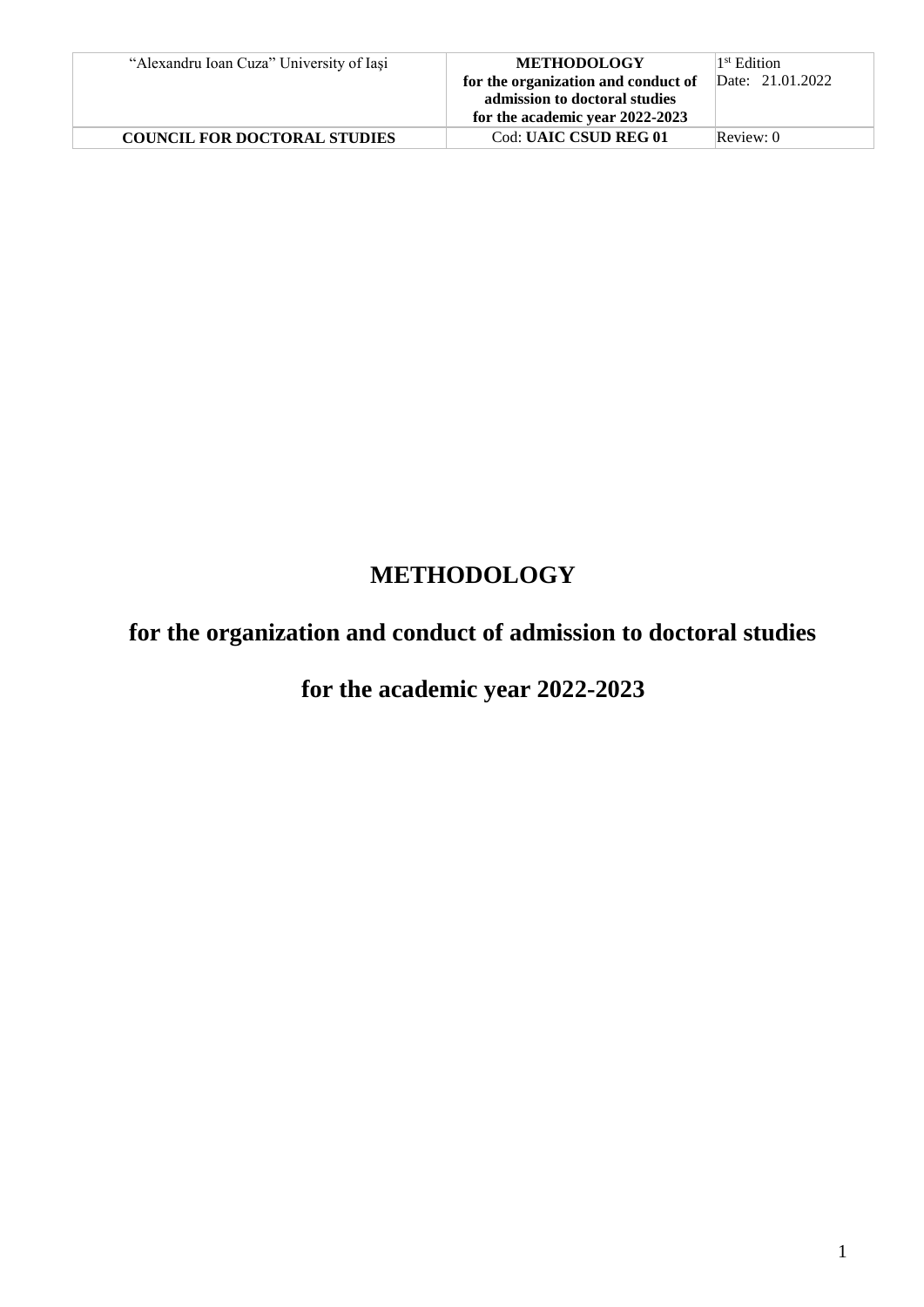| "Alexandru Ioan Cuza" University of Iasi | <b>METHODOLOGY</b>                  | 1st Edition    |
|------------------------------------------|-------------------------------------|----------------|
|                                          | for the organization and conduct of | Date: .02.2021 |
|                                          | admission to doctoral studies       |                |
|                                          | for the academic year 2021-2022     |                |
| <b>COUNCIL FOR DOCTORAL STUDIES</b>      | <b>Cod: UAIC CSUD REG 01</b>        | Review: 0      |

# **Contents**

| CHAPTER III. THE ORGANIZATION OF ADMISSION TO DOCTORAL STUDIES  5 |  |
|-------------------------------------------------------------------|--|
| CHAPTER IV. CANDIDATES REGISTRATION AND CONDUCT OF THE ADMISSION  |  |
| CHAPTER V. FINAL RESULTS OF THE ADMISSION AND ENROLMENT OF THE    |  |
|                                                                   |  |
|                                                                   |  |
|                                                                   |  |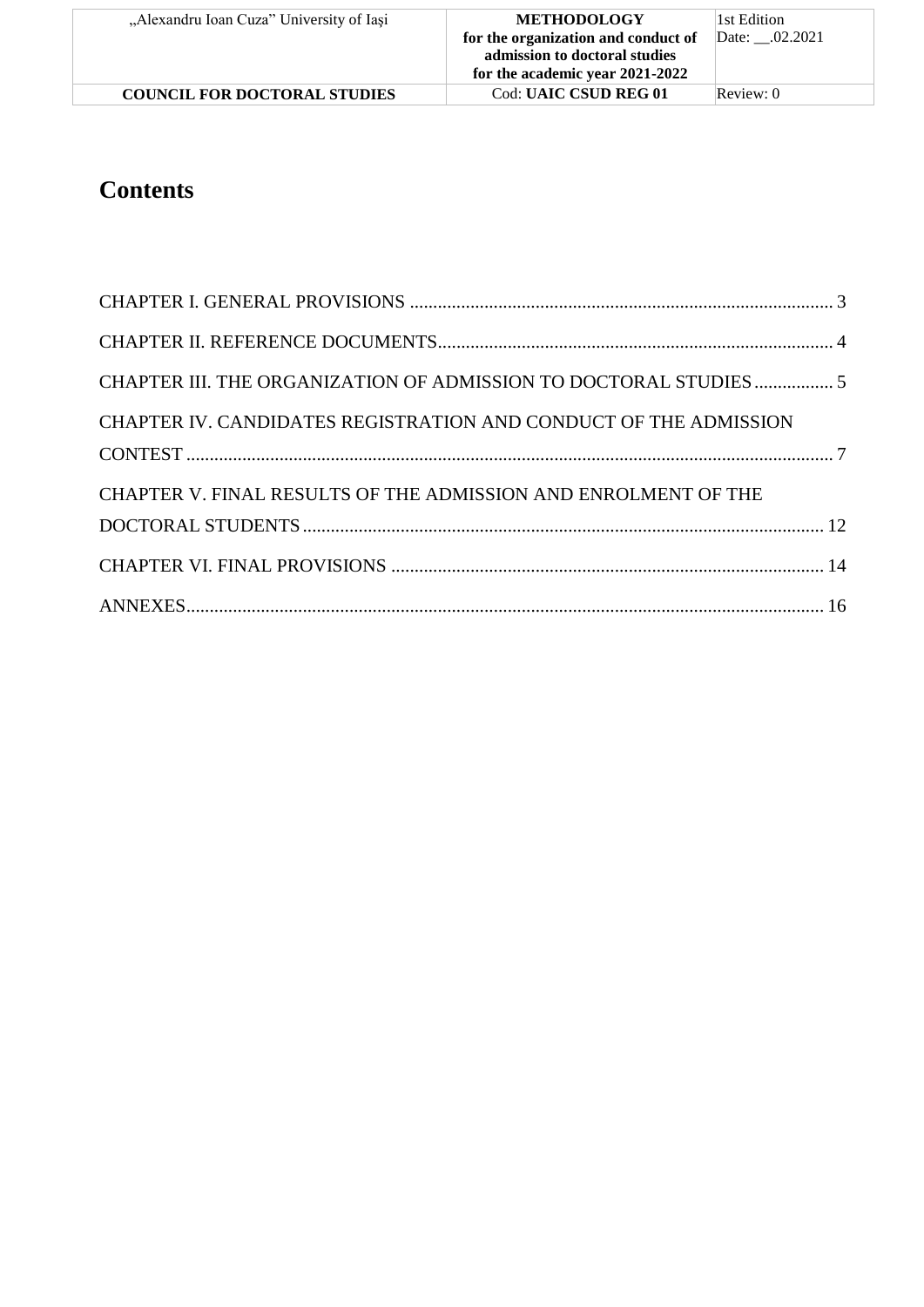

## <span id="page-2-0"></span>**CHAPTER I. GENERAL PROVISIONS**

### **Art. 1**

(a) "Alexandru Ioan Cuza" University of Iasi is an Institution that Organizes Doctoral Studies, hereinafter referred to as IOSUD - UAIC. The doctoral studies are organized in the doctoral schools that operate within IOSUD - UAIC.

(b) The procedure for admission to doctoral studies includes the stages of candidates' selection for the vacant doctoral student positions proposed by the Doctoral Schools.

(c) Admission to doctoral studies is based on a contest, organized in one or two sessions, in September, before the beginning of the academic year. The candidates are assessed by an admission committee proposed by the Councils of the Doctoral Schools (CSD) and approved by the Council for Doctoral University Studies (CSUD).

(d) A successful candidate may be the beneficiary of public funding for the doctoral studies. No student is entitled to public funding for a higher education programme more than once. **Candidates who have been expelled from doctoral studies have the right to enter a new admission contest only as tuition fee candidates, regardless of the form of education.** Upon registration, the candidates shall sign a document stating whether they have attended another doctoral studies programme. **False statements lead to disqualification from the admission contest and application of the provisions of the Criminal Code**.

### **Art. 2**

(a) The number of vacant positions financed from public funding, for each doctoral field, for the academic year 2022-2023 will be distributed to the Doctoral Schools by the Executive Bureau of the Board of Trustees according to the number of places allocated to IOSUD - UAIC by Order of the Minister of Education. The number of tuition fee places is established by the UAIC Senate.

(b) The Councils of the Doctoral Schools shall establish the vacancies for doctoral admission for each doctoral supervisor in the respective doctoral school, in accordance with UAIC methodology and the proposals of the doctoral supervisors.

### **Art. 3**

(a) The citizens of the European Union Member States (EU), of the European Economic Area (EEA) and of the Swiss Confederation (CH) may also apply for admission to the doctoral studies, under the same conditions provided by law for Romanian citizens, also with regard to tuition fees.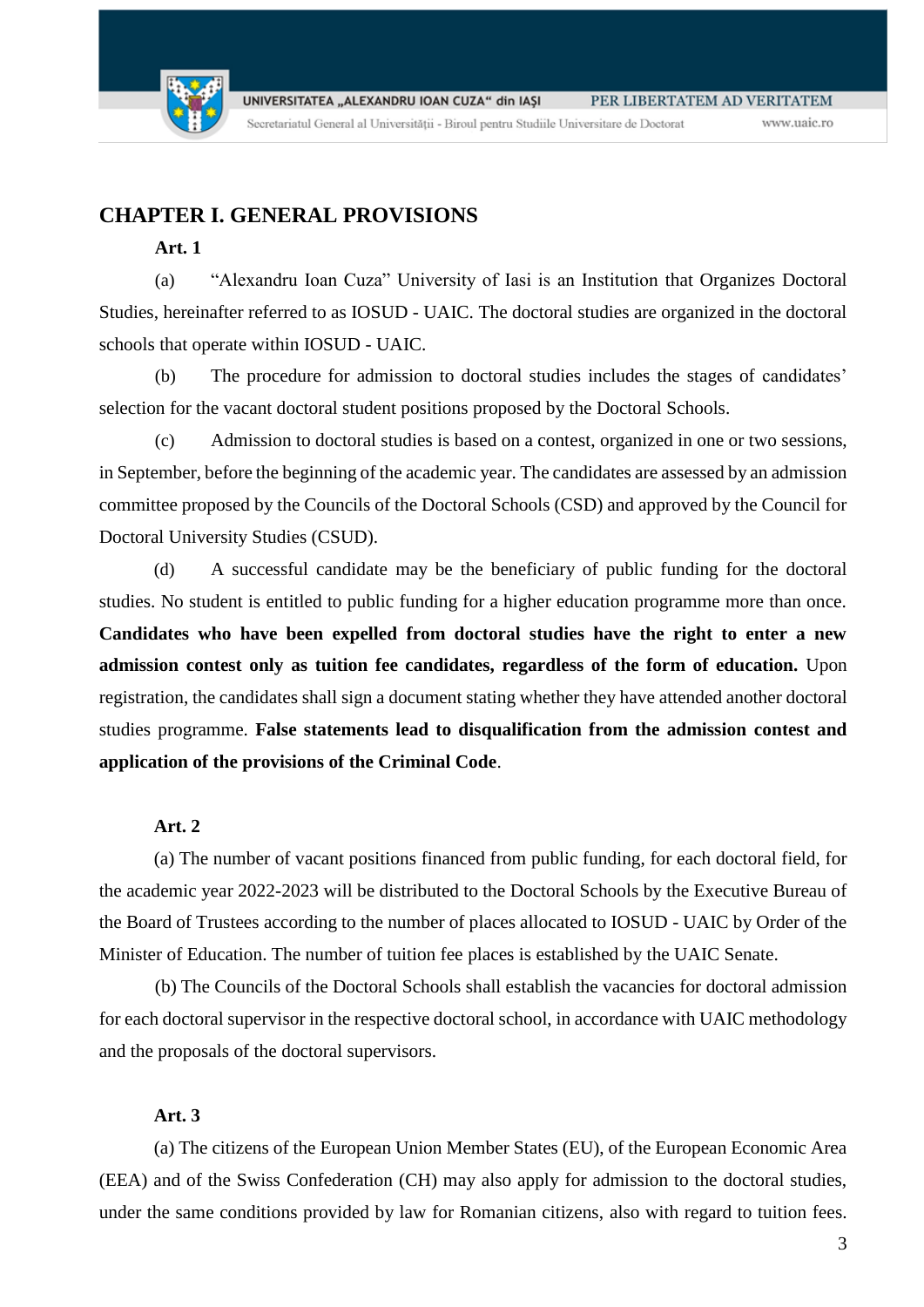

The recognition of the studies completed abroad will be done by the National Centre for Recognition and Equivalence of Diplomas - CNRED, within the Ministry of Education. Information on the documents required and the procedure for recognition of studies for admission to doctoral studies can be found at [www.cnred.edu.ro.](http://www.cnred.edu.ro/)

(b) The admission to doctoral studies and PhD training for non-EU international doctoral students shall comply with the provisions of OMECTS no. 6000/2012 and OMEN no. 3359MD/ 11.03.2013. Acceptance to studies and PhD training of foreign citizens starting with the academic year 2017-2018 is regulated by Order no. 3473/2017.

(c) Romanian ethnics living abroad ("Romanians everywhere") will be admitted following the admission contest organized according to the specific regulations and methodology approved by the Ministry of Education.

(d) For the admission to doctoral programmes conducted in the Romanian language, foreign citizens who have not completed high school/ bachelor's degree in Romanian, certified by diplomas/ diploma supplements, are required to present a certificate of language proficiency for the Romanian language issued by institutions authorized by the Ministry of Education.

(e) Any provision from the Ministry of Education or approved by the University Senate, regarding the admission to doctoral studies, will be brought to the attention of the Doctoral Schools.

## <span id="page-3-0"></span>**CHAPTER II. REFERENCE DOCUMENTS**

### **Art. 4**

The admission to doctoral studies for the academic year 2022-2023 is organized based on the following normative documents:

- (1) The National Education Law no. 1/2011 published in the Official Gazette no. 18/ 10.01.2011, with subsequent amendments and additions;
- (2) GD 681/2011 regarding the approval of the *Code of Doctoral Studies* published in the Official Gazette no. 551/ 03.08.2011, with subsequent amendments and additions;
- (3) Law no. 288/2004 *regarding the organization of university studies*;
- (4) *Charter* of "Alexandru Ioan Cuza" University of Iasi endorsed on 23.05.2019;
- (5) Regulations for the organization and functioning of UAIC;
- (6) *Institutional Regulations for the Organization and Functioning of Doctoral Studies endorsed by UAIC Senate on 24.06.2021;*
- (7) Order of the National Ministry of Education, Research, Tourism and Sports (OMECTS) no. 6000/2012;
- (8) Order of the National Ministry of Education (OMEN) no. 3359MD/11.03.2013;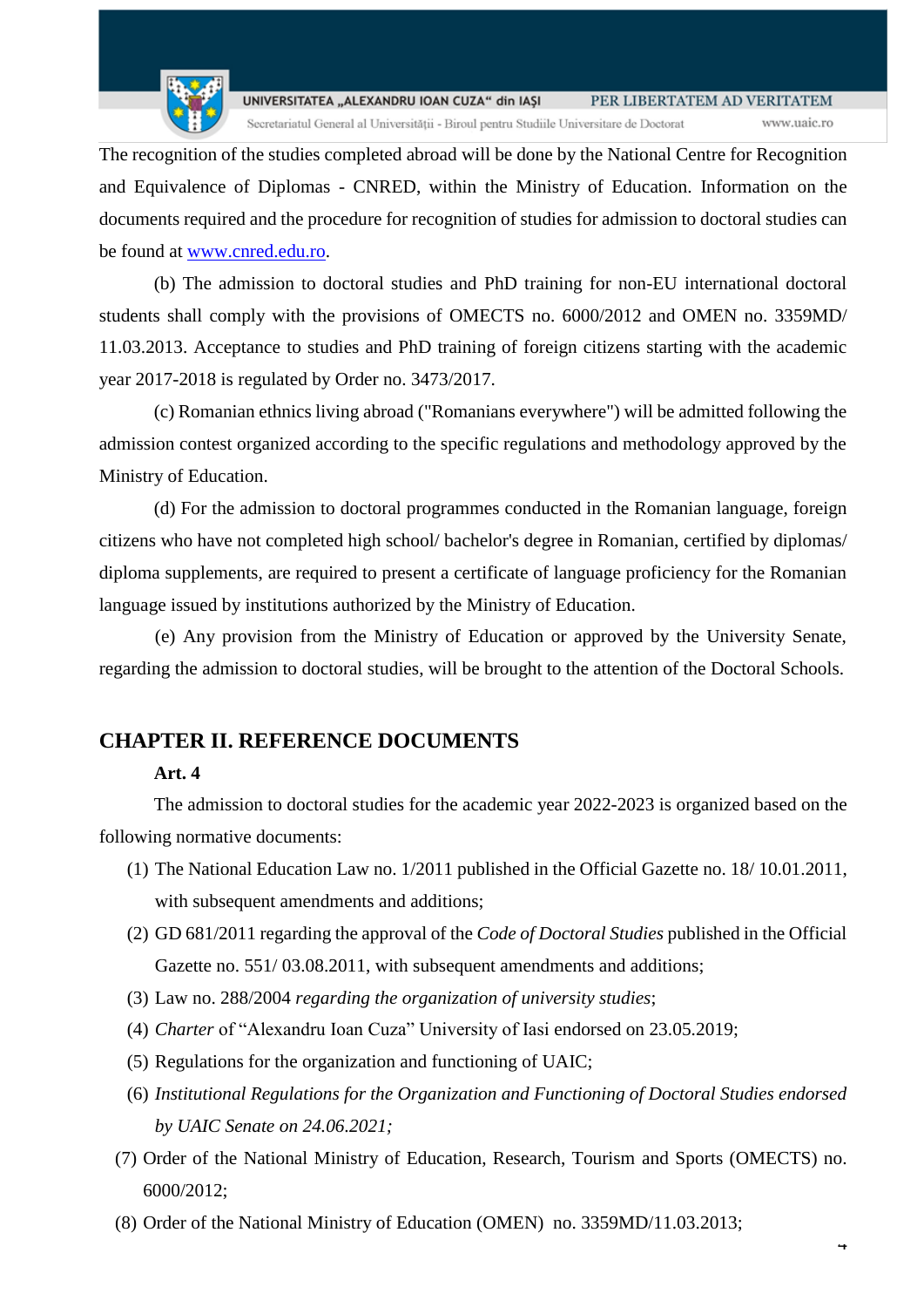

Secretariatul General al Universității - Biroul pentru Studiile Universitare de Doctorat

- (9) Order no. 3473/2017;
- (10)Order of the National Ministry of Education and Scientific Research (OMENCS) no. 6102/2016 published in the Official Gazette no. 1071/ 30.12.2016 for the approval of the *Framework Methodology regarding the organization of admission for bachelor's, master's and doctoral studies* with the subsequent amendments (O.M.E.C. no. 5618/ 20.12 2019, Order of the Ministry of Education no. 3199 /28.01.2021);
- (11) Emergency GD no. 141/ 19.08.2020 regarding the establishment of measures for the proper functioning of the education system and for the amending and addition to the Law of National Education no. 1/2011;
- (12) MEC's petition no. 25/DGIU/25/01/2021l;
- (13) European Union Regulation 679/2016 on the protection of individuals with regard to the processing of personal data and on the free movement of such data and repealing Directive 95/46 / EC (General Data Protection Regulation).

## <span id="page-4-0"></span>**CHAPTER III. THE ORGANIZATION OF ADMISSION TO DOCTORAL STUDIES**

### **Art. 5**

Admission calendar to doctoral studies, within IOSUD-UAIC, for the academic year 2022- 2023:

- Registration: **September 1-6**, 2022 (except for 3<sup>rd</sup> and 4<sup>th</sup> of September);

- Selection of the candidates: **September 7- September 12** (except for the 10<sup>th</sup> and 11<sup>th</sup> of September);

- Initial results: **September 13;**
- Appeals from candidates (only for the written exam): **September 14;**
- Results after the appeals: **September 16**;
- Final list of admitted candidates: **September 20**;
- Confirmation of places: **September 21-23**.

### **Art. 6**

(a) The admission to doctoral studies is conducted exclusively in previously accredited doctoral fields, in accordance with the legal provisions in force.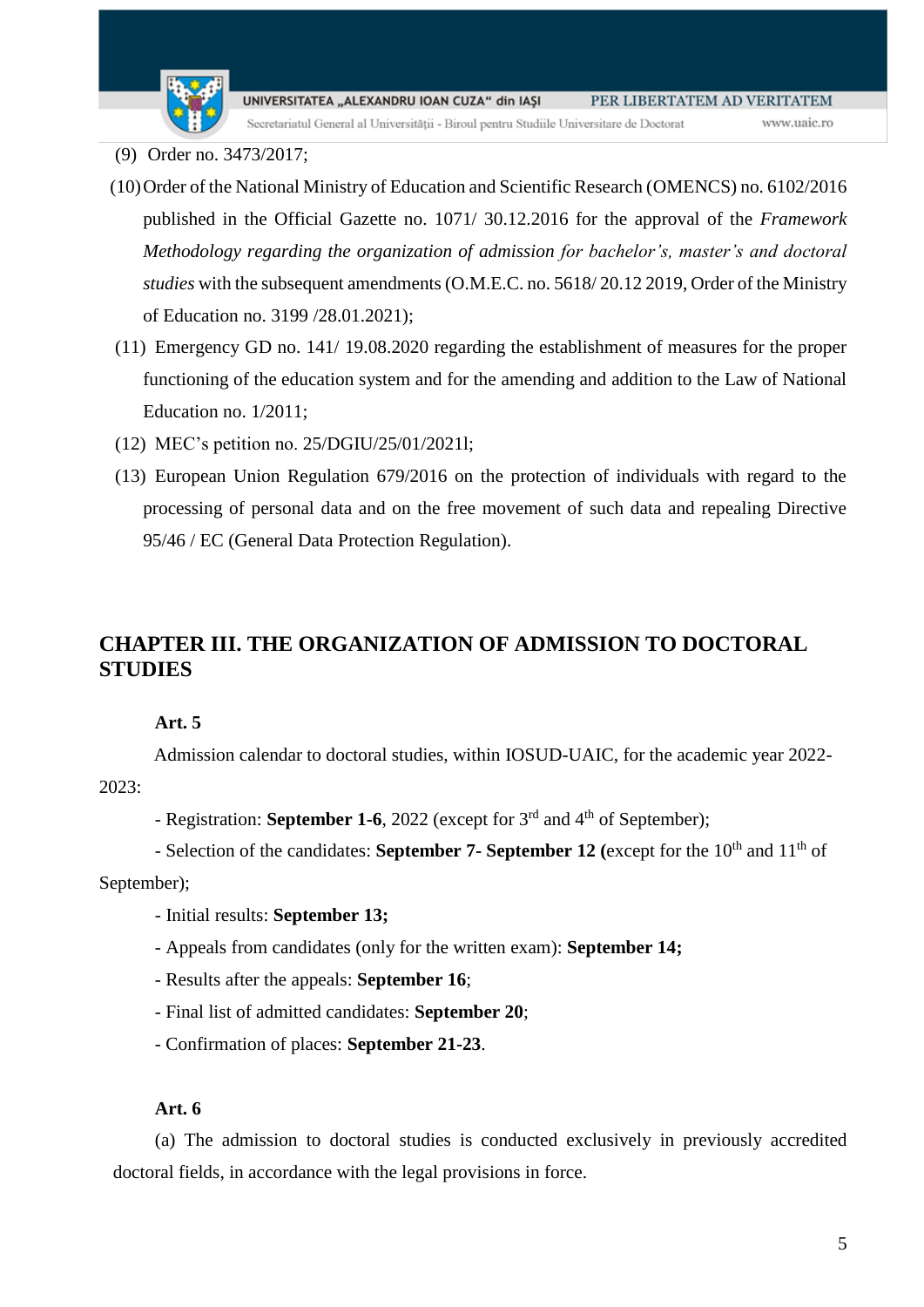(b) The doctoral fields in which IOSUD – UAIC organizes doctoral studies are: Mathematics, Informatics, Physics, Chemistry, Biology, Geology, Geography, Environmental Science, History, Philosophy, Communication, Sociology, Political Sciences, Psychology, Education Sciences, Law, Philology, Accounting, Cybernetics and Statistics, Economics, Finance, Management, Marketing, Economics and International Affairs, Economic Informatics, Theology, Sports Science and Physical Education.

### **Art. 7**

(a) Doctoral studies are organized in the form of full-time or part-time education, with public funding (subsidized by doctoral grants) or tuition fees the amount of which is established by the UAIC Senate, based on CSD proposals, with the approval of the Executive Bureau of the Board of Trustees. The doctoral studies organized at IOSUD - UAIC are of scientific type.

(b) In case public funding positions remain vacant in certain doctoral schools after the admission process, the IOSUD - UAIC management may decide to redistribute the remaining vacancies. In this case, at each doctoral school where these vacant positions are transferred, the rejected candidates who met the minimum admission criteria, can be enrolled in descending order of the average grade obtained in the contest, until the additional places are filled in, within the vacancies of the doctoral supervisors.

(c) If after this redistribution there are still vacant public funding positions, the IOSUD management may decide to organize a second admission session.

### **Art. 8**

(a) The Central Admission Committee of IOSUD UAIC, which consists of the Rector of the University as president, the Director of CSUD, the Vice-Rector for Doctoral Studies, Quality Management, UAIC Branches and Extensions, shall be appointed by the 25<sup>th</sup> of February, 2022. The Central Admissions Committee shall ensure constant communication with the press and all other media.

(b) The Admission Committees for each Doctoral School, which consist of the Director of the Doctoral School, as president, doctoral supervisors from each field within the doctoral school and a secretary will also be established by the  $25<sup>th</sup>$  of February 2022.

(c) The admission committees are responsible with carrying out in good conditions the entire admission exam and are required to report any unforeseen situations to the Central Admission Committee and to resolve them in cooperation with the Committee.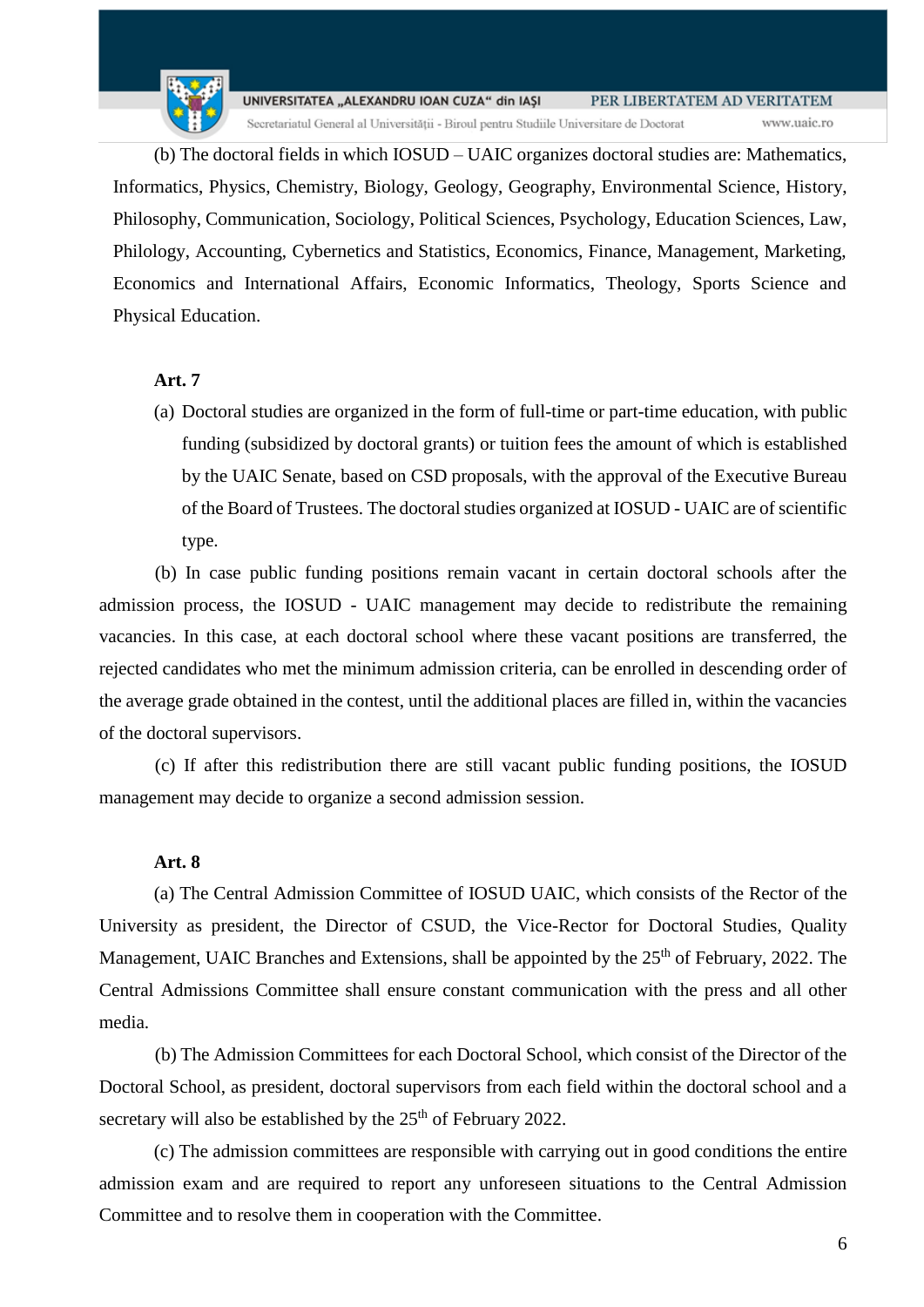Secretariatul General al Universității - Biroul pentru Studiile Universitare de Doctorat

The secretariat of the Admission and Appeal Committees is provided by the secretariats of the doctoral schools.

The headquarters of the Central Admissions Committee is established at the Rector's Office.

(d) It is compulsory for the admission committee to include the doctoral supervisors of the candidates that compete for the vacant places proposed by the respective doctoral supervisors.

(e) Along with the appointment of the admission committee, a committee responsible with the appeals will also appointed at the level of each doctoral; this committee will include 3 doctoral supervisors from the Doctoral School who are not part of the admission committee. Where this condition cannot be met, other teaching members of the faculty who have also participated in the doctoral student tutoring committees may be appointed.

(f) The committees are proposed by the CSD and approved by CSUD.

### **Art. 9**

The admission committees at the level of doctoral schools have the following competencies:

- a) to know and comply with the provisions of this methodology;
- b) to manage the dissemination of information regarding admission (number and distribution of vacant positions, type of admission exams) through various channels (website, leaflets, e-mail, etc.), being responsible for the accuracy of the respective information;
- c) to reply to e-mails received on the addresses specifically assigned for admission within two calendar days;
- d) to organize the registration of candidates;
- e) to train the staff involved in the admission activities;
- f) to ensure the necessary materials for the admission;
- g) to certify the conformity with the original of the identification documents' copies, necessary for the registration, after confronting them with the original, which is to be returned to the candidate;
- h) to organize (as the case may be) the candidates' access to the examination rooms and their supervision during the exams;
- i) to draft the final results of the admission contest (lists of results, registration decisions, etc.).

## <span id="page-6-0"></span>**CHAPTER IV. CANDIDATES' REGISTRATION AND CONDUCT OF THE ADMISSION CONTEST**

**Art. 10**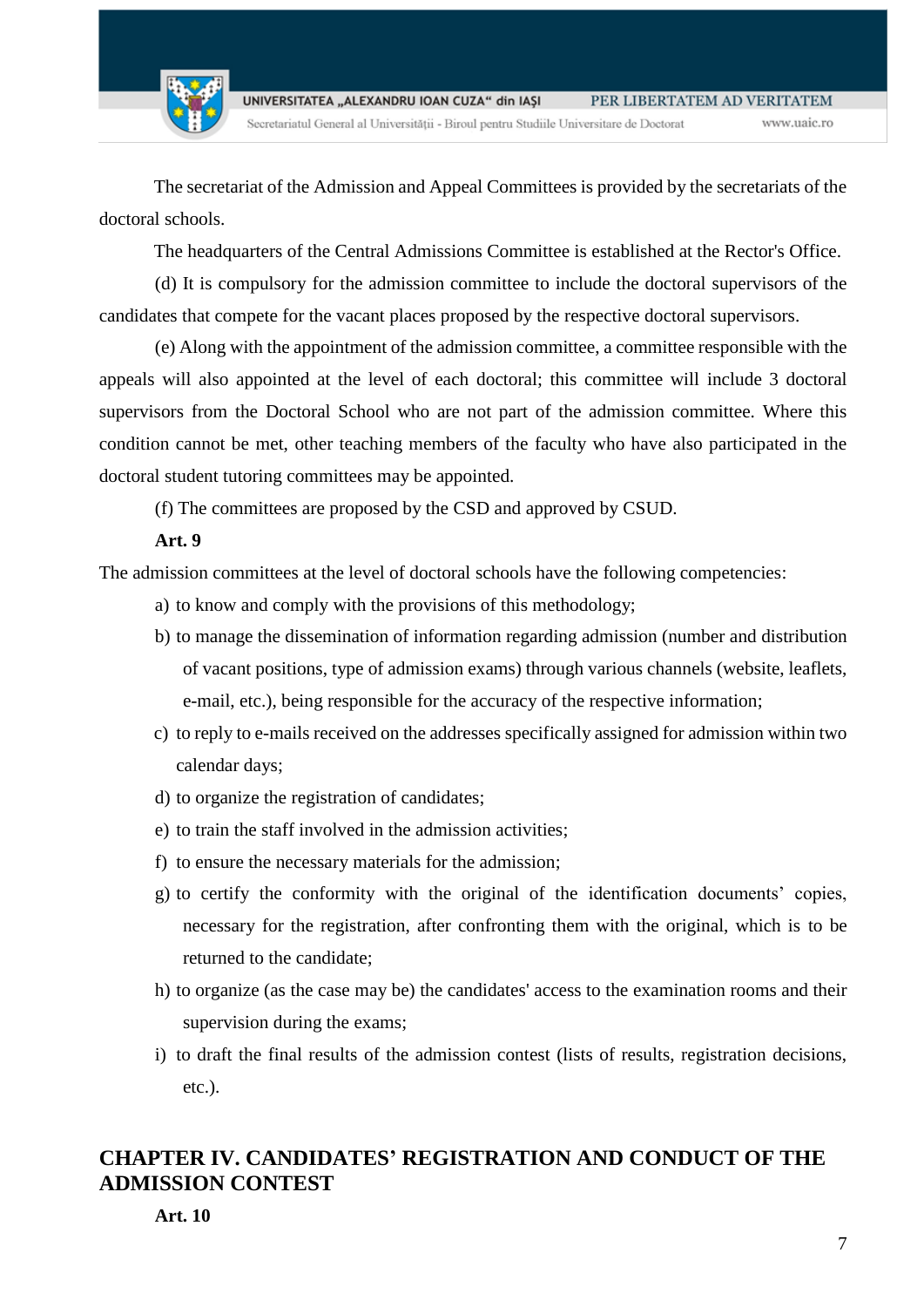

Secretariatul General al Universității - Biroul pentru Studiile Universitare de Doctorat

www.uaic.ro

### **General provisions for the registration of candidates**

(a) The candidates eligible for participation in the admission contest to the doctoral studies are higher education graduates with a bachelor's degree or equivalent of long-term university studies, graduates of a master's degree organized according to Law no. 288/2004, with the subsequent amendments and additions, as well as the graduates of studies carried out abroad and recognized by the specialized department within the Ministry of National Education as being the equivalent of least a master's degree. According to the provisions of the National Education Law no. 1/2011 and ministerial petition no. 25/DGIU/25/01/2021, the bachelor's degree of longterm higher education graduates from the period prior to the Bologna system is equivalent to the master's degree in the specialty. Consequently, holders of long-term higher education diplomas have the right to enrol in doctoral studies without having to complete the second cycle of master's studies.

Graduates of Bachelor's programmes for which the duration of studies has not changed after the application of Bologna three-cycle system cannot enrol in the third cycle of doctoral studies without completing the second cycle (master's degree).

(b) Registration to the admission contest for doctoral studies within IOSUD, in a certain doctoral field, is not conditioned by the field in which the bachelor's or master's degree was obtained, except in cases where the doctoral schools require specific admission conditions. The cumulative total period of the undergraduate and master's degree must correspond to the accumulation of at least 300 transferable credits (ECTS).

### **Art. 11**

(a) Candidates' registration is carried out in a location specially designated by each faculty.

(b) According to legal provisions, each faculty shall establish measures regarding equal opportunities for people with disabilities, ensuring, where necessary, additional support adapted to the needs of this category of candidates, facilitating their access into the higher education institutions.

(c) Throughout the admission contest, the admission committees and the appeals committees appointed by each doctoral school, shall be provided with appropriately equipped locations for the registration of candidates and the exams proper. The locations in which the admissions and appeals committees operate must be suitable for editing, multiplying, retrieving, keeping and disseminating documents containing the proposed topics, storing and evaluating the written works of the candidates, all of which shall be carried out in safe conditions.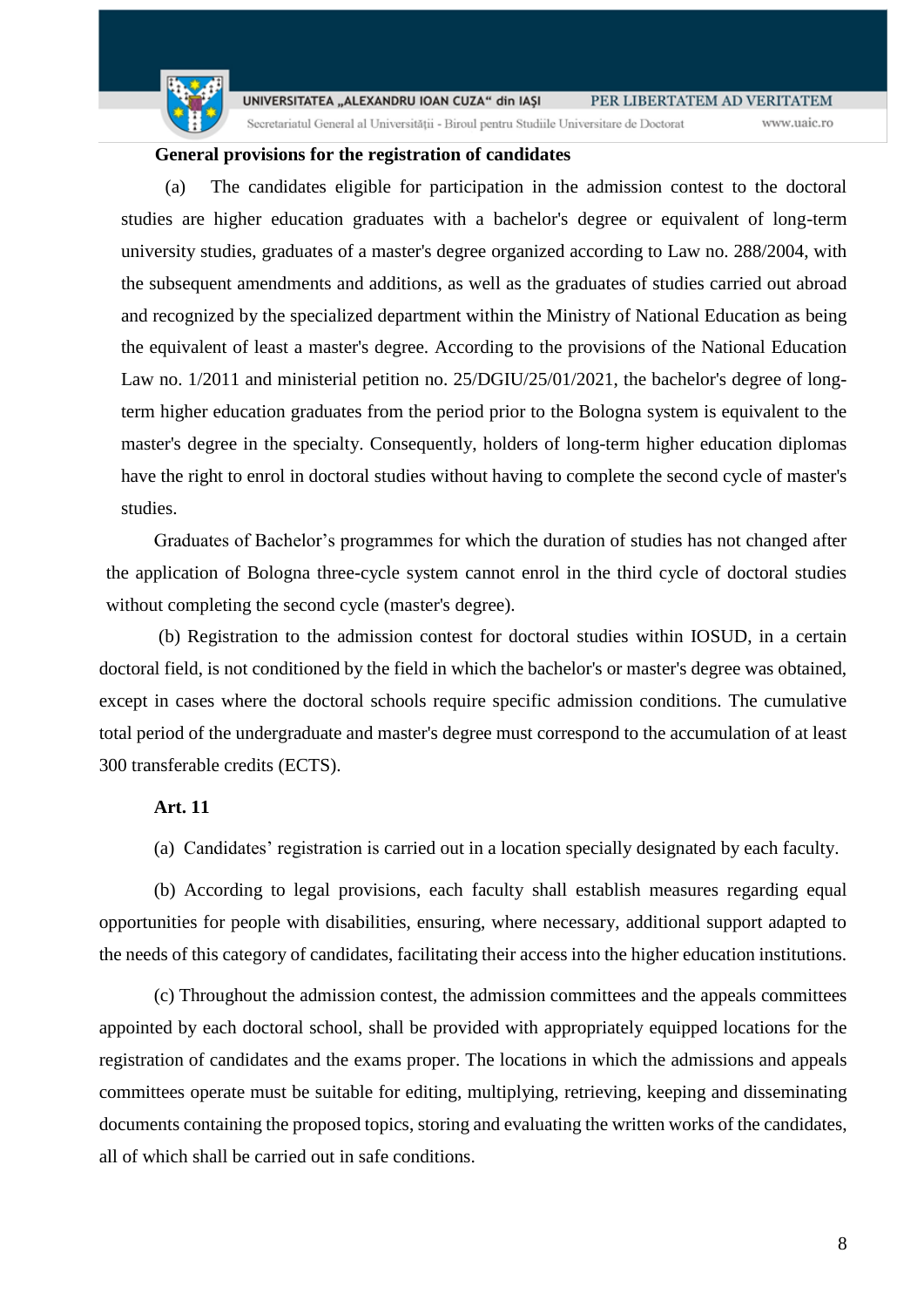www.uaic.ro

Secretariatul General al Universității - Biroul pentru Studiile Universitare de Doctorat

(d) Access to premises where activities related to the admission contest for doctoral studies are carried out is strictly forbidden to persons not involved in the conduct of the admission contest.

(e) It is strictly forbidden to use mobile devices or other means of communication in the rooms where the subjects are prepared, in the examination rooms or in the rooms where candidates' theses are assessed/re-assessed.

(f) The subjects of the oral and/or written tests remain secret until the beginning of the examination.

(g) Registration for the admission contest can be done in person, based on the identity card/ passport and other documents required for registration or, on behalf of the candidate, by another person based on a power of attorney.

(h) Candidates can also apply by e-mail. In this case, candidates should send scanned PDF copies of the required documents by e-mail to the secretariats of the doctoral schools (e-mail addresses can be found on the UAIC website), and the bachelor's and master's degrees as well as the transcripts or supplements to the degrees should be submitted within a certain time frame after registration, set by each doctoral school.

Candidates will be responsible for the authenticity and correspondence between the digital/scanned documents and the originals to be submitted in the candidate's file

### **Art. 12**

(1) The following candidates are eligible for registration and participation to the admission exam for doctoral studies:

a) European citizens who started the procedures for the recognition of previous studies at The National Centre for Recognition and Equivalence of Diplomas (CNRED), but have not yet received the confirmation from the Ministry, may register based on an affidavit regarding this process;

b) Candidates from third countries who have applied to the General Directorate for International Relations and European Affairs (DGRIAE) to obtain the *Letter of Acceptance* to studies, but have not yet received the confirmation from the Ministry, may register based on an affidavit regarding this process.

(2) The above mentioned candidates may be declared admitted on the condition that they present the documents issued by CNRED, respectively by DGRIAE, until the end of the Advanced University Training Programme (PPUA) in the first semester. Failure to submit these documents by the specified date will result in candidates losing their conditional admission status.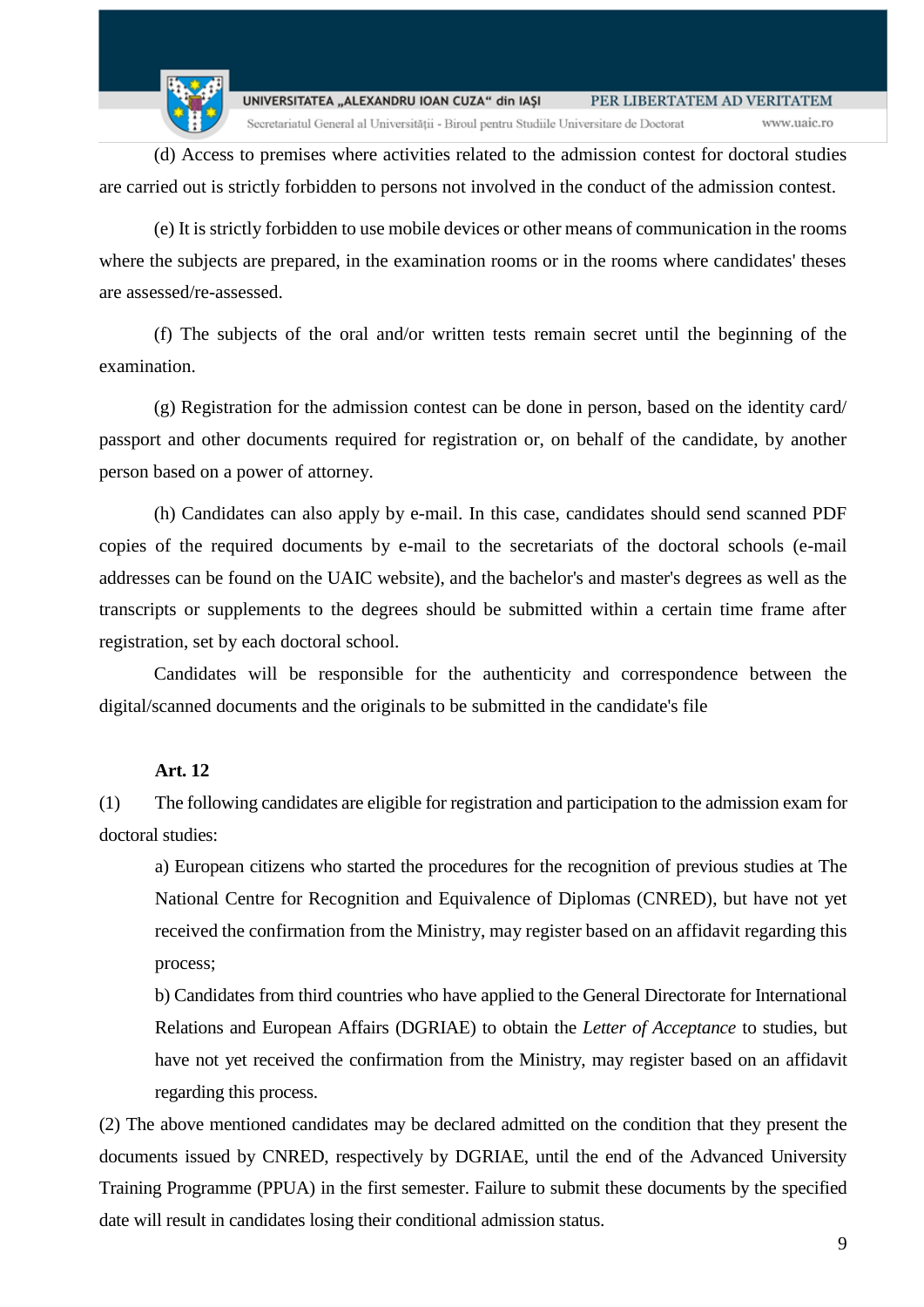

Secretariatul General al Universității - Biroul pentru Studiile Universitare de Doctorat

www.uaic.ro

### **Art. 13**

(1) The content of the registration file:

− the standard application form indicating the option for a doctoral supervisor;

− *curriculum vitae*;

− the list of scientific papers published by the candidate (if applicable);

− language certificate issued by the Faculty of Letters of "Alexandru Ioan Cuza" University of Iasi, no more than 2 years prior to the admission exam; except for those candidates who have completed a single or double major in a foreign language, of an accredited faculty, or those who present DALF, TOEFEL or other internationally recognized certificates;

− original\* and copy of the birth certificate;

− original\* and copy of the identity card;

− original\* and copy of the marriage certificate/ document that certifies the change of name, if applicable;

− original\* and copy of high school diploma or equivalent;

− original\* and copy of bachelor degree and transcript of records or diploma supplement;

− original\* and copy of master's degree and transcript of records or diploma supplement (master's graduates from the current academic year can register based on the graduation certificate and academic records issued by the secretariats of the faculties);

− other specific documents (Law, Theology, Sports Science and Physical Education);

− receipt for payment of the registration fee;

- non-disclosure agreement.

\* The original documents will be returned to the candidate after the member/ members of the Admission Committee certify the conformity of the copies with the original.

(2) The registration files for the admission to doctoral studies will be kept in secure conditions (secured lockers, with access only for authorized personnel), throughout the admission process.

(3) Candidates belonging to the Roma ethnic group are required to submit a written recommendation issued by one of the legally constituted Roma organizations, irrespective of its field of activity, stating that the candidate belongs to the Roma ethnic group and not necessarily to the said organization.

(4) Registration fees range between 50 and 500 RON, as proposed by each doctoral school, with the approval of the Board of Directors and the UAIC Senate. The amount of the fee will be posted on the web pages of the doctoral schools, together with the admission conditions. The registration fee is not refundable.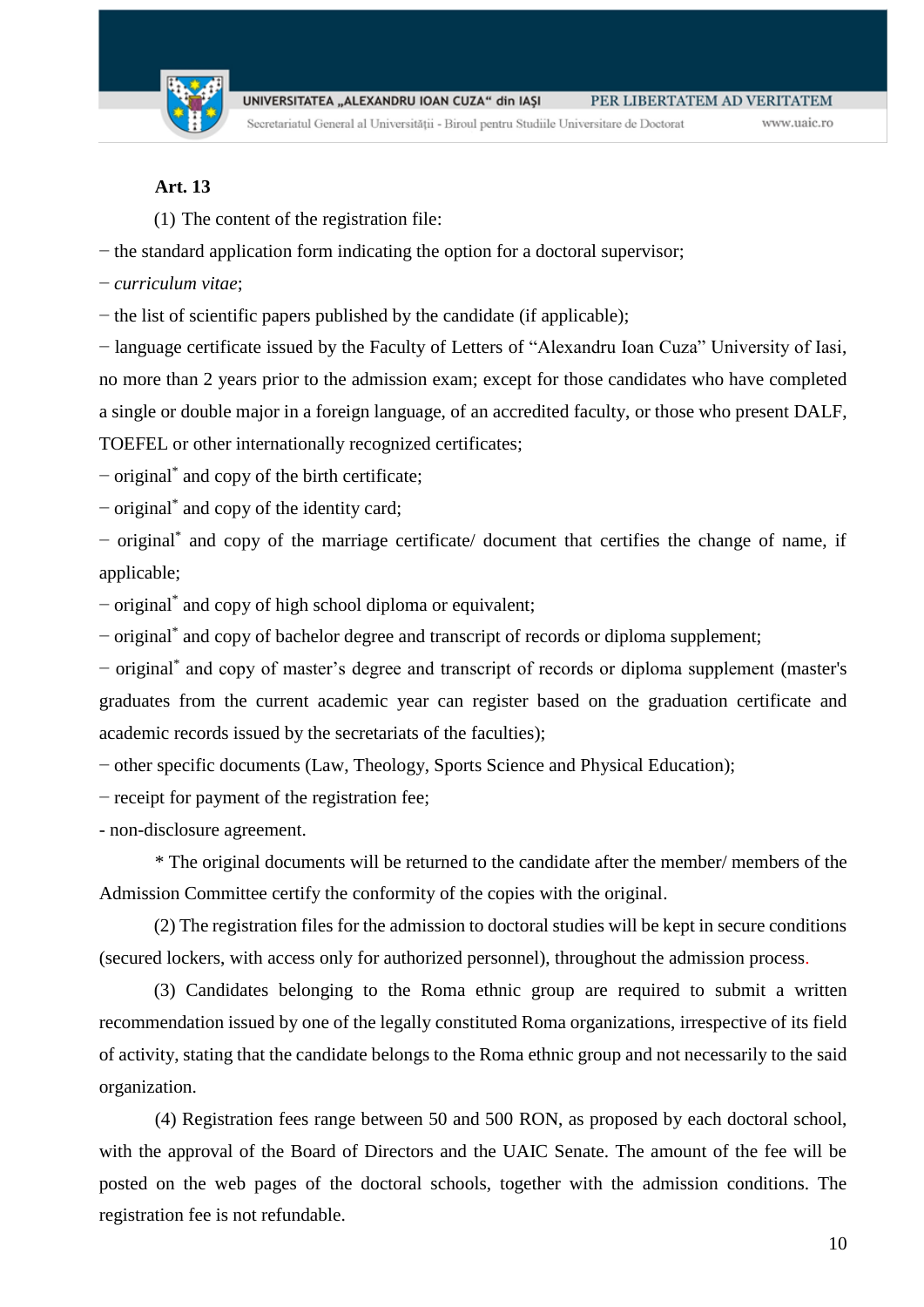

(5) Candidates aged up to 25 years who are supported financially by their parents and whose parents are or were employed as teaching or auxiliary teaching staff (either still working, retired or deceased), are exempt from paying the registration fee.

(6) Exemption from the application fee is only granted on the basis of supporting documents submitted by the candidates to the admission committee. The approval of the exemption is made by the admission committees of each Doctoral School.

(7) False statements or use of forgery in connection with any document in the admission file will lead to disqualification from the admission contest and the application of the provisions of the Criminal Code.

### **Art. 14**

(1) The contest tests, written and/or oral, as well as the evaluation, selection and further ranking criteria are established by the Doctoral School Councils (Annex 2). The topic and bibliography of the tests are established by the Doctoral School Councils for each doctoral field, following the proposals of all doctoral supervisors in that field.

(2) The minimum average for admission to doctoral studies is 8 (eight). Candidates must obtain an average of at least 7 (seven) in each examination. Doctoral schools may impose conditions regarding the admission average grade that can be higher than 8 (eight). The average is calculated to two decimals, without rounding.

(3) In the case of equal grades, the candidates are ranked following further selection criteria established by each doctoral school. At least 3 criteria must be established before the start of enrolment (average grade of the Master's graduation examination, average grade of the Bachelor's graduation examination, cumulative average grade for the Master's degree academic years, etc.). When it is not possible to rank the candidates according to their average grade of the Master's graduation examination / cumulative average grade for the Master's degree academic years, the ranking will be established according to the average grade of the Bachelor's graduation examination / cumulative average grade for the Bachelor's degree academic years.

(4) Appeals can be submitted within 24 hours after the publication of the results. No appeals are allowed for oral, sports or artistic tests. The decision of the appeal committee is final.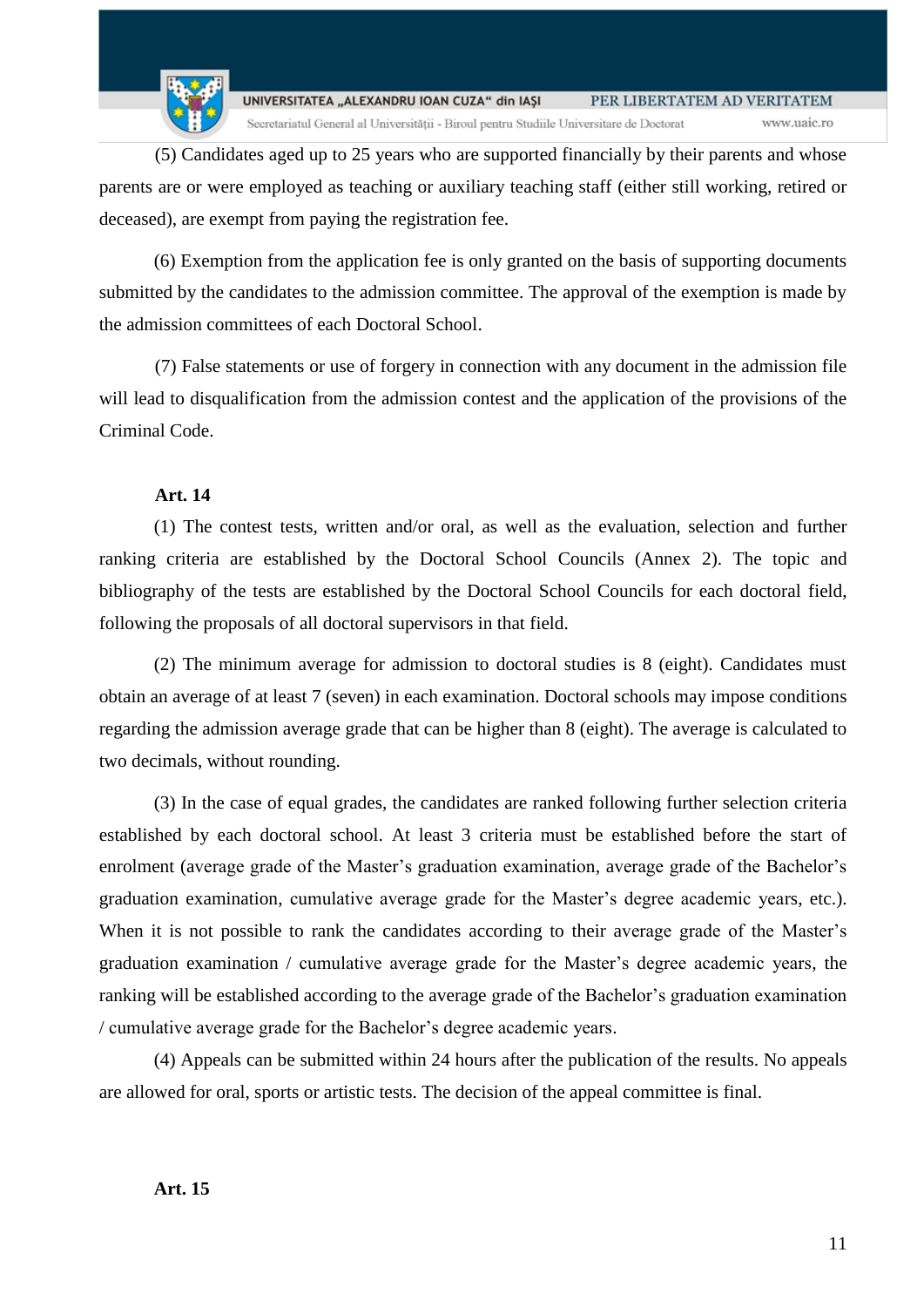www.uaic.ro

Secretariatul General al Universității - Biroul pentru Studiile Universitare de Doctorat

(1) For doctoral studies organized in a foreign language, the candidate is required to present a certificate of proficiency issued by the Faculty of Letters of "Alexandru Ioan Cuza" University of Iasi, no more than 2 years prior to the admission exam or submit proof of graduation from a single or double major in a foreign language, at an accredited faculty, provided that the respective language is mentioned on the diploma. Other internationally recognized language certificates are also accepted.

(2) Doctoral schools shall ensure the transparency of the evaluation and selection procedures for all candidates and guarantee full access to information, also by publishing it on the institution's website.

(3) The presidents of the committees are responsible for the good conduct of the admission contest, in compliance with the quality norms, university ethics and the legislation in force.

(4) The information about the admission shall be published on the website of each doctoral school and shall be visibly displayed.

## <span id="page-11-0"></span>**CHAPTER V. FINAL RESULTS OF THE ADMISSION AND ENROLMENT OF THE DOCTORAL STUDENTS**

### **Art. 16**

- (1) The candidates who are declared admitted based on the admission results shall be enrolled, for the academic year 2022-2023, by Decision of the Rector of UAIC.
- (2) The ranking resulting from the admission will count in the distribution of the public funding positions, these places being allocated to the best ranked candidates in each field, according to the decisions of the admission committees from each doctoral school.
- (3) The results will be displayed in stages, generating at least two types of lists as follows:
	- provisional lists with the ranking of candidates, generated after admission;
	- final lists with the ranking of the candidates, generated after the resolution of appeals, containing the final and indisputable results.
- (4) The lists of candidates admitted and enrolled in each field, as well as the lists of rejected candidates shall be made public by each doctoral school on its own notice board and website.
- (5) The results of the admission will be displayed only under the following headings:

**A "List of candidates ADMITTED on the positions financed from PUBLIC FUNDING"**, within the limit of available positions;

B "**List of candidates ADMITTED for TUITION FEE positions**", within the limit of available positions;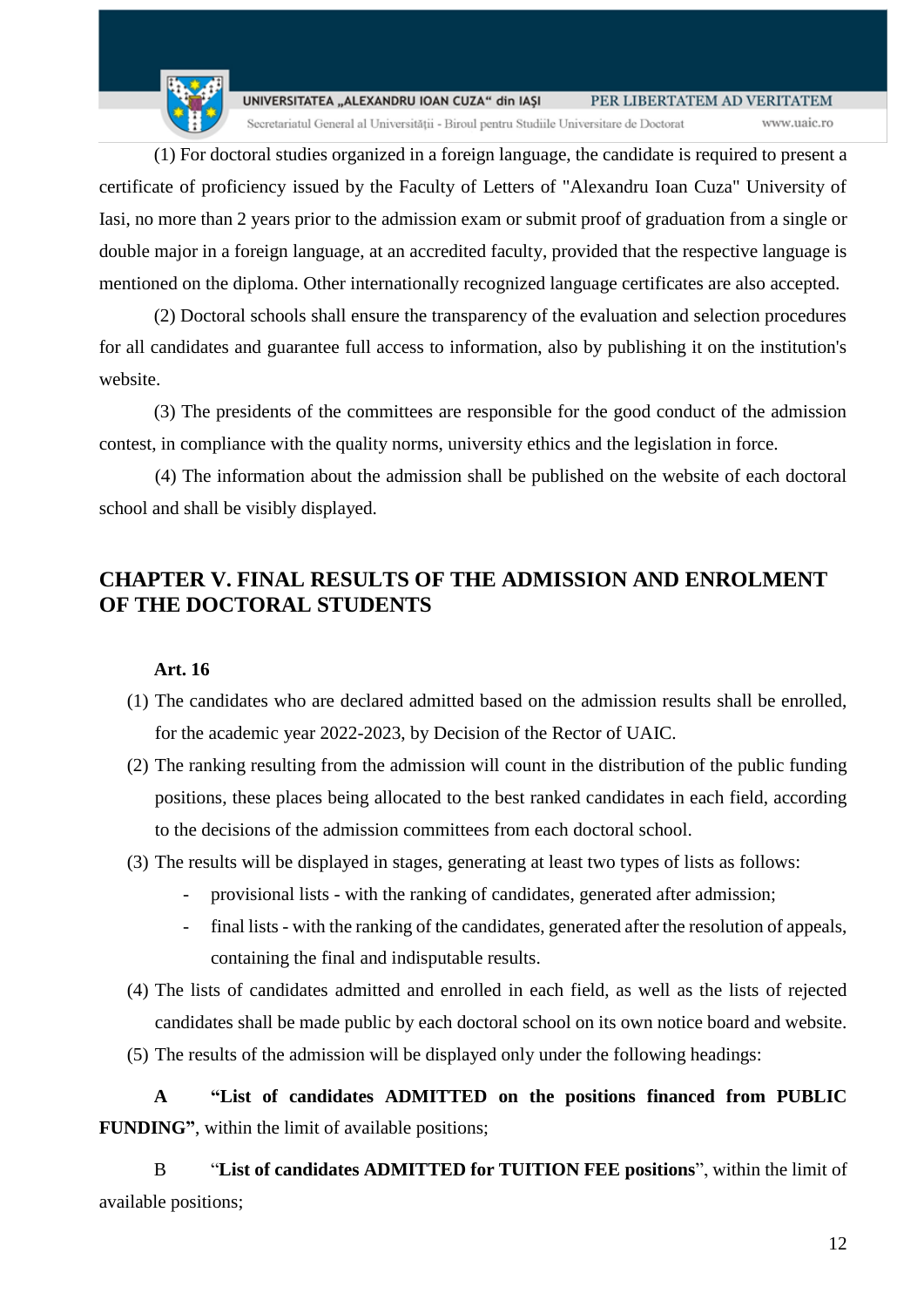

Secretariatul General al Universității - Biroul pentru Studiile Universitare de Doctorat

#### www.uaic.ro

### C **"List of REJECTED candidates**", if applicable.

(6) **The lists of candidates admitted** and **the lists of rejected candidates** for each doctoral field shall be displayed, both at the doctoral school premises and on the website, specifying the date and time of posting, only after they have been **validated by the Council of the Doctoral School (CSD), Council for Doctoral Studies (CSUD) and the IOSUD management. A copy will be submitted to the Office for Doctoral Studies.** 

(7) **Candidates' names can only be made public on the lists provided that they have expressed their consent in this respect in the Registration Form.**

### **Art. 17**

(1) During the period announced for the confirmation of enrolment, the candidates admitted on public funded places will confirm their enrolment by submitting they original diplomas to the doctoral school; master's degree graduates who completed their study in the academic year 2021 - 2022 will submit the graduation certificate, in original.

(2) After the enrolment approval, the doctoral students are registered in the Unique Matriculation Register (RMU) with a unique number valid for the entire schooling period at the programme to which they were admitted.

(3) The university database system, E-sims, will be updated with relevant data regarding the doctoral students, including the academic records and progress, interruptions or extensions of the PhD activity, etc., during the doctoral studies.

(4) The doctoral programme is carried out on the basis of an agreement concluded between the doctoral student and IOSUD-UAIC.

(5) When signing the doctoral studies agreement, the admitted candidates shall submit a bank statement to be used for bank transfers that occur during the programme (scholarships, refunds, prizes, etc.). The banking details will be specified in the doctoral studies agreement, according to the bank statement submitted. The student shall notify the faculty secretariat within 5 working days with regard to any change of the banking details and submit a new bank statement. In exceptional cases, the bank statement may be submitted before the beginning of the academic year.

(6) For the candidates financed through public funding, the scholarships granted by the Ministry of Education as well as those granted by UAIC will be distributed, according to the admission ranking only to those candidates attending a full-time PhD programme who have signed their doctoral studies agreement.

(7) Candidates declared admitted on public funded positions will pay the registration fee in the amount of 60 lei.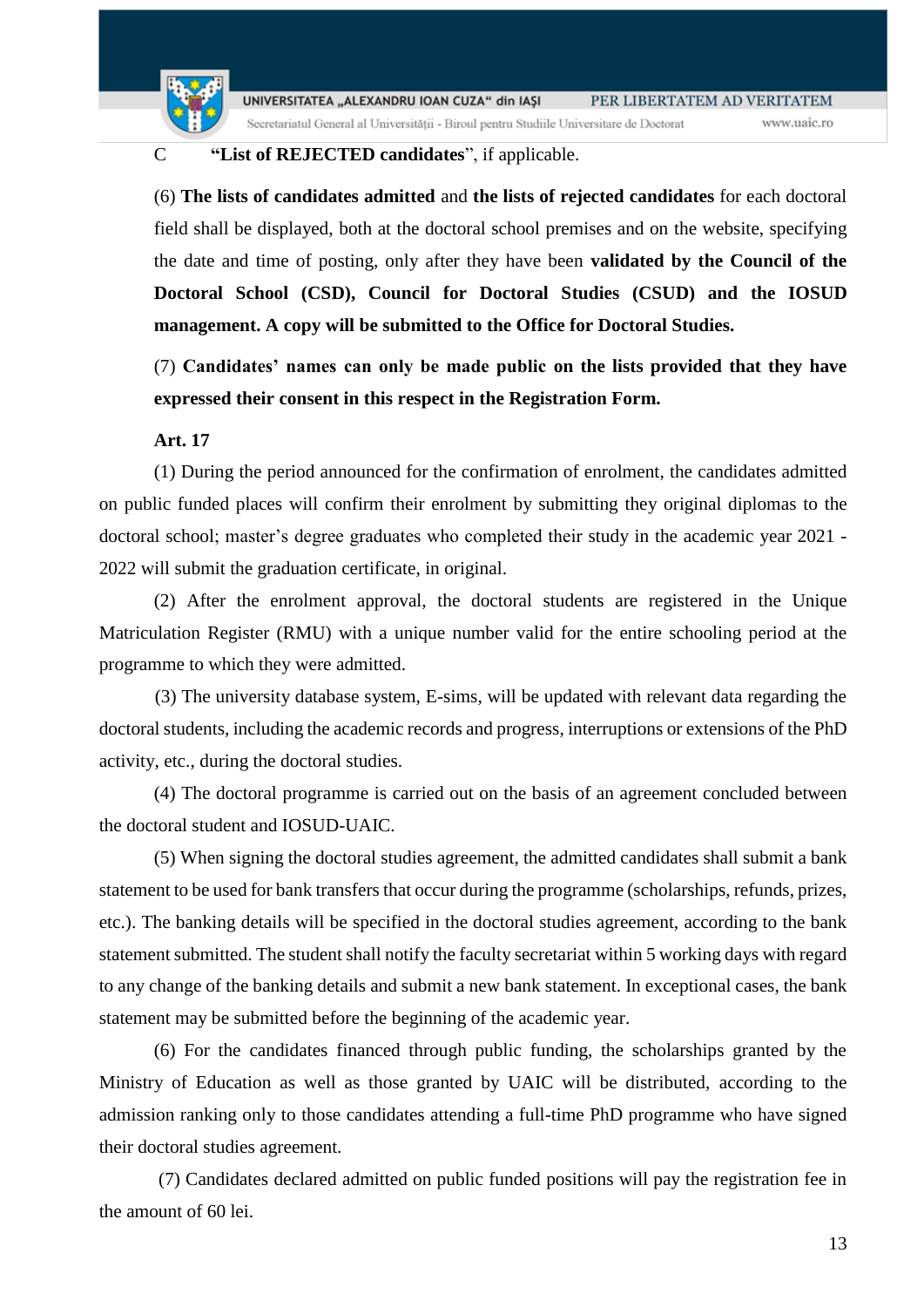

(8) Candidates admitted on tuition fee positions are required to pay, according to the schedule established by each faculty, at least 30% of the tuition fee for the first semester of the academic year 2022-2023 and to sign the doctoral studies agreement. After this deadline, candidates who have not fulfilled these obligations will be declared rejected. The positions vacated by these candidates will either be occupied by the next candidates who meet the admission criteria, or will be made available for a new admission session.

Art. 18. The tuition fees are refunded, in case of withdrawal, as follows:

(a) If a candidate admitted for a tuition fee position withdraws from studies within 5 days after signing the agreement, 10% of the tuition fee for the  $1<sup>st</sup>$  semester becomes non-refundable. If the student withdraws after the 5-day deadline, but before the beginning of the academic year, 15% of the tuition fee for the  $1<sup>st</sup>$  semester becomes non-refundable. After the beginning of the academic year, the tuition-fee is non-refundable.

(b) The tuition fee paid by candidates admitted on the tuition fee positions shall be refunded in full if the tuition fee student has occupied a public funded place, following the redistribution.

## <span id="page-13-0"></span>**CHAPTER VI. FINAL PROVISIONS**

**Art. 19** (1) Doctoral studies are conducted either in Romanian or, with the approval of the doctoral school council and the IOSUD management, in an international language.

(2) For the doctoral students whose research topics require the supervision of more than one doctoral supervisor from different fields or in case the research project is also conducted in another institution, a joint supervision doctoral programme can be established. In this case, supervision is ensured, besides the doctoral supervisor from the doctoral school where the doctoral student is registered, by one or more doctoral supervisors, based on a joint supervision agreement concluded between the parties.

(3) Both the files of the admitted candidates and those of the rejected candidates shall be kept in safe conditions (lockers, metal files, provided with locks) and will only be accessed by authorized staff members (members of commissions, staff of the general secretariat, staff of the faculty secretariat, staff of the Office for Doctoral Studies within the university). The documents recording the grades and the scoring or correction notes, respectively other documents of the admission commissions shall be kept under the same safe conditions.

Furthermore, the security of the computerized information systems used in the processing of data and information related to the admission exams shall also be fully ensured.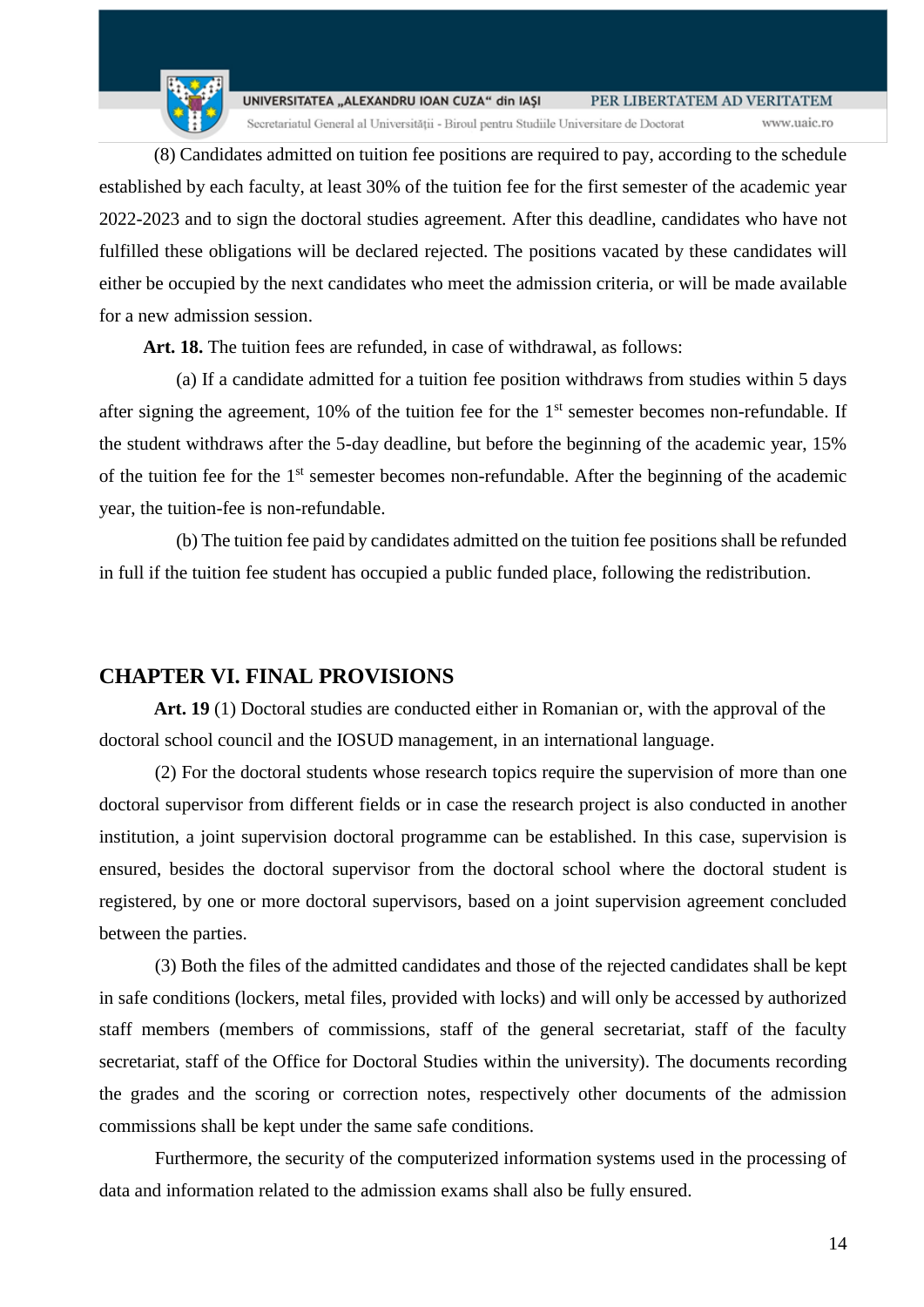www.uaic.ro

Secretariatul General al Universității - Biroul pentru Studiile Universitare de Doctorat

(4) In case special conditions occur during the admission period (a state of emergency or alert, restrictions with regard to the free movement of persons, quarantined localities, etc.), the registration of candidates and the admission exams for doctoral studies can be held on-line using the institutional platforms of the University. The results of the exams conducted online (specialized theoretical knowledge, interview) shall be recorded by the admissions commissions and archived by the faculties for a period of 5 years. Candidates shall be informed that the on-line admission exam will be recorded with the prior consent of each candidate. Candidates who refuse to consent to the recording cannot participate in the admission exam for doctoral studies.

(5) This methodology for organizing and conducting the admission exam for doctoral studies was approved by the Senate of "Alexandru Ioan Cuza" University of Iaşi on 10.02.2022.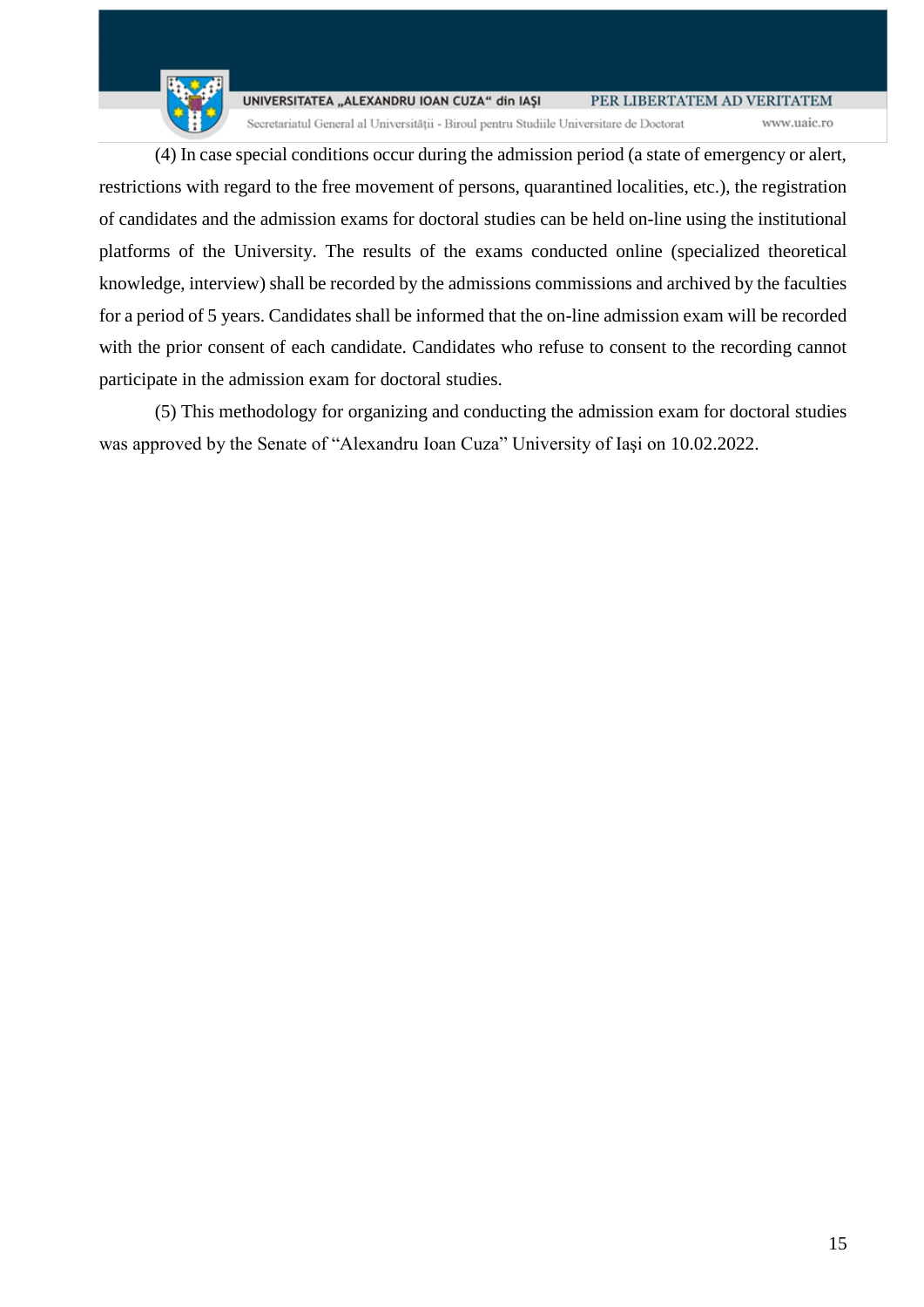### <span id="page-15-0"></span>**ANNEXES**

**"ALEXANDRU IOAN CUZA" UNIVERSITY OF IAŞI DOCTORAL SCHOOL OF \_\_\_\_\_\_\_\_\_\_\_\_\_\_\_**

### **REGISTRATION FORM EXAM FOR THE ADMISSION TO DOCTORAL STUDIES SEPTEMBER 2022 SESSION**

**File no.\_\_\_\_\_\_\_\_\_\_ Date \_\_\_\_\_\_\_\_\_\_\_\_\_\_\_\_\_**

*Please fill in the forms using capital letters and mark the option that suits your choice with an X, if applicable.*

| fee:                                                                     | <b>Registration</b>                                                                  | Receipt.                                                                                                   |  |                        | Amount:                                    |  |                                             |  | Exempt: |  | <b>YES</b><br>$\overline{NO}$ |                      |  |        | Reason for exemption:       |         |                |  |
|--------------------------------------------------------------------------|--------------------------------------------------------------------------------------|------------------------------------------------------------------------------------------------------------|--|------------------------|--------------------------------------------|--|---------------------------------------------|--|---------|--|-------------------------------|----------------------|--|--------|-----------------------------|---------|----------------|--|
| I. Candidate's personal details cu cetățenie română/ UE/ SEE<br>Father's |                                                                                      |                                                                                                            |  |                        |                                            |  |                                             |  |         |  |                               |                      |  |        |                             |         |                |  |
|                                                                          |                                                                                      | Family name at birth (as in the birth certificate)                                                         |  |                        |                                            |  |                                             |  |         |  |                               |                      |  |        |                             | initial | /Mother's      |  |
|                                                                          | applicable)                                                                          | Current family name (after marriage, adoption, requested change, according to the supporting documents, if |  |                        |                                            |  |                                             |  |         |  |                               |                      |  |        |                             |         |                |  |
|                                                                          |                                                                                      | Candidate's first name                                                                                     |  |                        |                                            |  |                                             |  |         |  |                               |                      |  |        |                             |         |                |  |
|                                                                          |                                                                                      | Parents' first names:                                                                                      |  | <b>Father</b>          |                                            |  |                                             |  |         |  |                               | <b>Mother</b>        |  |        |                             |         |                |  |
| <b>PIN</b>                                                               |                                                                                      |                                                                                                            |  |                        |                                            |  |                                             |  |         |  |                               |                      |  | Gender | M                           |         | $\mathbf F$    |  |
|                                                                          | Date of birth (dd/mm/yyyy)<br>Country                                                |                                                                                                            |  |                        |                                            |  | <b>Place of birth</b><br>Locality<br>County |  |         |  |                               |                      |  |        |                             |         |                |  |
|                                                                          | Citizenship (country)<br><b>Nationality</b>                                          |                                                                                                            |  |                        |                                            |  | <b>Ethnicity</b>                            |  |         |  |                               | <b>Mother tongue</b> |  |        |                             |         |                |  |
|                                                                          | Marital status: (can be left blank)<br><b>Married</b>                                |                                                                                                            |  |                        | Divorced /<br>Not married<br>Widow/Widower |  |                                             |  |         |  |                               |                      |  |        |                             |         |                |  |
|                                                                          | <b>Type</b>                                                                          | <b>ID/Travel document</b><br>ID<br>Passport                                                                |  | <b>Series</b>          |                                            |  | <b>Number</b>                               |  |         |  | <b>Issued by</b>              |                      |  |        | Date of issue               |         | Date of expiry |  |
|                                                                          |                                                                                      | <b>Permanent address</b>                                                                                   |  | <b>Urban</b>           |                                            |  | Rural                                       |  |         |  |                               |                      |  |        |                             |         |                |  |
|                                                                          |                                                                                      |                                                                                                            |  |                        |                                            |  |                                             |  |         |  |                               |                      |  |        |                             |         |                |  |
|                                                                          | Do you require accommodation during your<br><b>YES</b><br>N <sub>O</sub><br>studies? |                                                                                                            |  |                        |                                            |  |                                             |  |         |  |                               |                      |  |        |                             |         |                |  |
|                                                                          | <b>Special social status:</b>                                                        | Other personal data of the candidate                                                                       |  | Orphan of both parents |                                            |  |                                             |  |         |  |                               |                      |  |        | Orphan of one parent        |         |                |  |
|                                                                          | From an orphanage                                                                    |                                                                                                            |  | From a foster home     |                                            |  |                                             |  |         |  |                               |                      |  |        | From a single-parent family |         |                |  |
|                                                                          | Candidate belonging to the category of disabled people                               |                                                                                                            |  |                        |                                            |  |                                             |  |         |  |                               |                      |  |        |                             |         |                |  |

**Annex 1**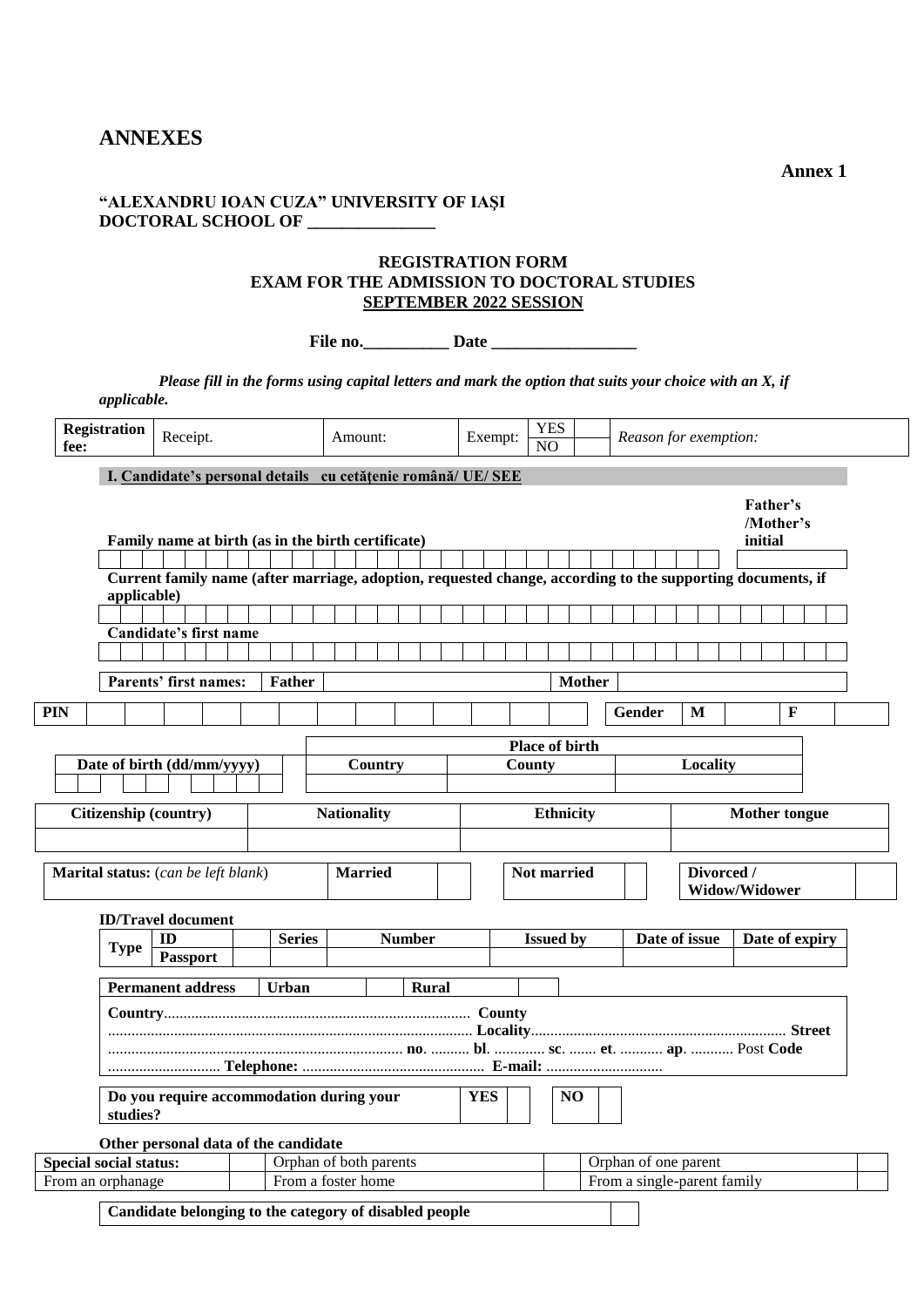

Secretariatul General al Universității - Biroul pentru Studiile Universitare de Doctorat

www.uaic.ro

#### **II. Data regarding the candidate's educational background**

| II.a. Pre-university studies completed, high school level                                                                                                                                                                            |  |  |  |  |  |
|--------------------------------------------------------------------------------------------------------------------------------------------------------------------------------------------------------------------------------------|--|--|--|--|--|
| Institution where studies were graduated                                                                                                                                                                                             |  |  |  |  |  |
|                                                                                                                                                                                                                                      |  |  |  |  |  |
|                                                                                                                                                                                                                                      |  |  |  |  |  |
|                                                                                                                                                                                                                                      |  |  |  |  |  |
| <u>lacent materials and the set of studies and continuous control of studies and continuous control of studies and continuous control of studies and continuous control of studies and continuous control of the set of the set </u> |  |  |  |  |  |
|                                                                                                                                                                                                                                      |  |  |  |  |  |
|                                                                                                                                                                                                                                      |  |  |  |  |  |
|                                                                                                                                                                                                                                      |  |  |  |  |  |
|                                                                                                                                                                                                                                      |  |  |  |  |  |

#### **Other observations (for candidates who graduated from their studies abroad)** Recognition/equivalence certificate (issued by DPIRP/CNRED) No.................... Series................... Date of equivalence ................

#### **II.b. Bachelor studies**

**Other observations (for candidates who graduated from their studies abroad) Recognition/equivalence certificate (issued by DPIRP/CNRED)** No................... Series.............. Date of equivalence ……..........

**II.c. Master's degree**

|  | Number of semesters in which you benefitted from a scholarship  Duration of studies |  |
|--|-------------------------------------------------------------------------------------|--|
|  |                                                                                     |  |
|  |                                                                                     |  |
|  |                                                                                     |  |

**Other observations (for candidates who graduated from their studies abroad)** Recognition/equivalence certificate (issued by DPIRP/CNRED) No................... Series................ Date of equivalence ..............

**II.d. Current / graduated doctoral studies Student in another doctoral programme**

| $\beta$ or a subset of the set of $\alpha$ is a set of $\alpha$ is a set of $\alpha$ is a set of $\alpha$ is a set of $\alpha$ is a set of $\alpha$ is a set of $\alpha$ is a set of $\alpha$ is a set of $\alpha$ is a set of $\alpha$ is a set of $\alpha$ is a set of $\alpha$ |  |  |  |  |  |  |  |  |
|-----------------------------------------------------------------------------------------------------------------------------------------------------------------------------------------------------------------------------------------------------------------------------------|--|--|--|--|--|--|--|--|
|                                                                                                                                                                                                                                                                                   |  |  |  |  |  |  |  |  |
|                                                                                                                                                                                                                                                                                   |  |  |  |  |  |  |  |  |
|                                                                                                                                                                                                                                                                                   |  |  |  |  |  |  |  |  |
|                                                                                                                                                                                                                                                                                   |  |  |  |  |  |  |  |  |
|                                                                                                                                                                                                                                                                                   |  |  |  |  |  |  |  |  |
|                                                                                                                                                                                                                                                                                   |  |  |  |  |  |  |  |  |

| <b>Graduate of doctoral studies</b> | Year of<br>graduation | Without PhD diploma | With PhD diploma |  |  |  |  |  |
|-------------------------------------|-----------------------|---------------------|------------------|--|--|--|--|--|
|                                     |                       |                     |                  |  |  |  |  |  |
|                                     |                       |                     |                  |  |  |  |  |  |
|                                     |                       |                     |                  |  |  |  |  |  |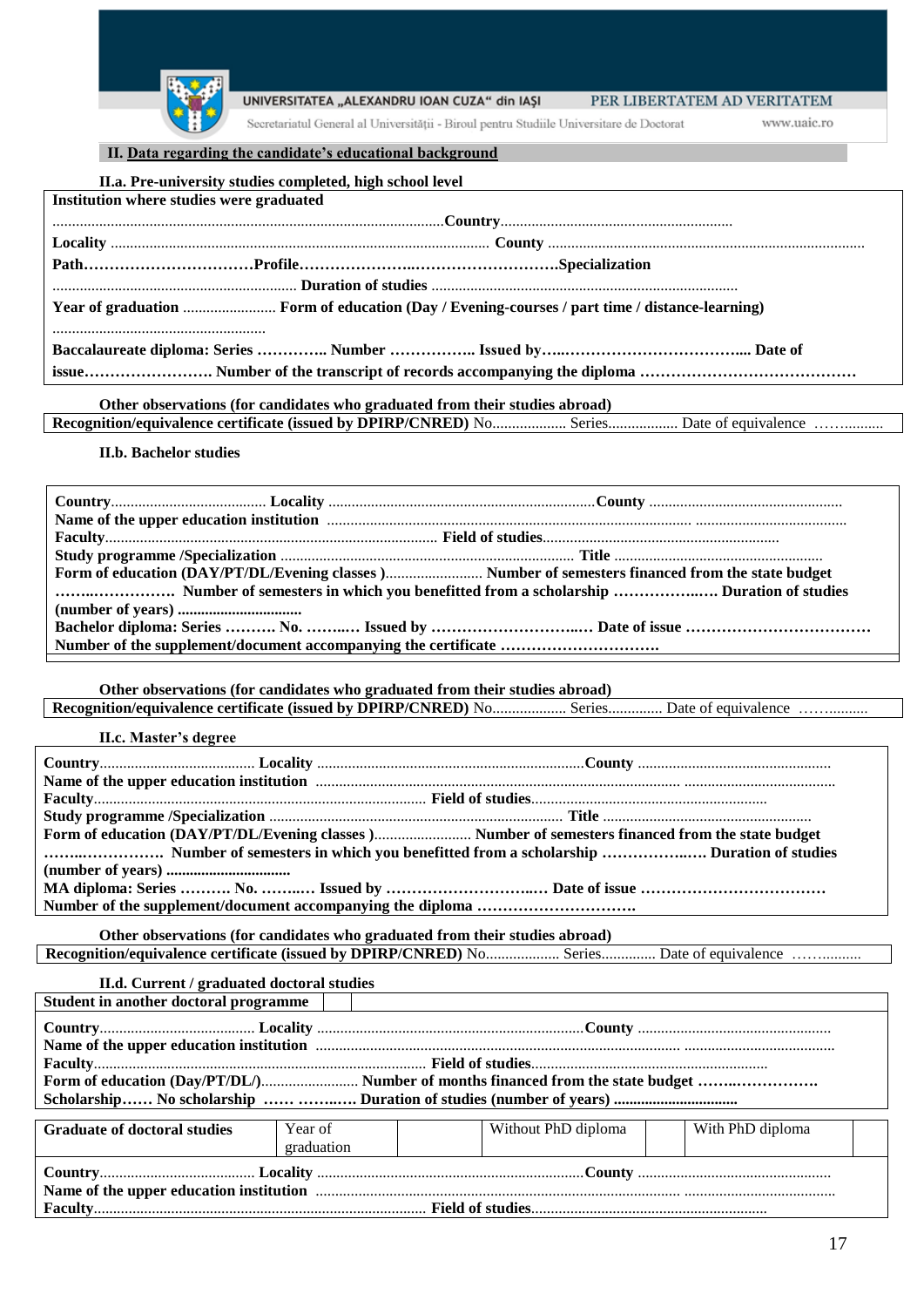

#### UNIVERSITATEA "ALEXANDRU IOAN CUZA" din IASI

PER LIBERTATEM AD VERITATEM

Secretariatul General al Universității - Biroul pentru Studiile Universitare de Doctorat

www.uaic.ro

**Other observations (for candidates who graduated their studies abroad)** Recognition/equivalence certificate (issued by DPIRP/CNRED) No.................... Series............... Date of equivalence ..............

**III. General average grade for the Bachelor and Master's degree examination**

| General average grade for the |  |  |  |
|-------------------------------|--|--|--|
| Bachelor degree examination   |  |  |  |
| General average grade for the |  |  |  |
| Master's degree examination   |  |  |  |
| General average grade         |  |  |  |
|                               |  |  |  |

#### **IV. Foreign languages**

| Foreign languages               |  |                                                                                                                                          | <b>COMPREHENSION</b><br>(specify your level level) | <b>SPEAKING</b><br>(specify your level level) | <b>WRITING</b><br>((specify your level level) |  |  |  |  |
|---------------------------------|--|------------------------------------------------------------------------------------------------------------------------------------------|----------------------------------------------------|-----------------------------------------------|-----------------------------------------------|--|--|--|--|
|                                 |  | Listening<br>Reading                                                                                                                     |                                                    | Conversation                                  | Oral discourse                                |  |  |  |  |
| Specify the foreign<br>language |  |                                                                                                                                          |                                                    |                                               |                                               |  |  |  |  |
|                                 |  | Name of certificate (if applicable)                                                                                                      |                                                    |                                               |                                               |  |  |  |  |
| Specify the foreign<br>language |  |                                                                                                                                          |                                                    |                                               |                                               |  |  |  |  |
|                                 |  | Name of certificate (if applicable)                                                                                                      |                                                    |                                               |                                               |  |  |  |  |
| Specify the foreign<br>language |  |                                                                                                                                          |                                                    |                                               |                                               |  |  |  |  |
|                                 |  | Name of certificate (if applicable)                                                                                                      |                                                    |                                               |                                               |  |  |  |  |
|                                 |  | Levels: A1/2: basic user - B1/2: B1/2: Independent user - C1/2: Experienced user<br>Common European Framework of Reference for Languages |                                                    |                                               |                                               |  |  |  |  |

#### **V. Options regarding the admission Doctoral field:** *\_\_\_\_\_\_\_\_\_\_\_\_\_\_\_\_\_\_\_\_\_\_\_\_\_\_\_\_\_\_\_\_\_\_\_\_\_\_\_\_\_\_\_\_*

Doctoral supervisor:

**Form of education (numbering in order of preference, from 1 - first choice to 4 - last choice):** 

| <b>Full-time budget-funded</b> | <b>Full-time tuition-fee</b> |  |
|--------------------------------|------------------------------|--|
| Part-time budget-funded        | <b>Part-time tuition-fee</b> |  |

#### **VI. Information regarding the documents included in the candidate's file**

| Baccalaureate diploma (original)                      | Baccalaureate diploma (copy)                                 |
|-------------------------------------------------------|--------------------------------------------------------------|
| Certificate of equivalence for pre-university studies | Certificate of equivalence for pre-university studies (copy) |
| (original)                                            |                                                              |
| Bachelor diploma (original)                           | Bachelor diploma (copy)                                      |
| Certificate of equivalence for bachelor studies       | Certificate of equivalence for bachelor studies (copy)       |
| (original)                                            |                                                              |
| Master's diploma (original)                           | Master's diploma (copy)                                      |
| Certificate of equivalence for master's studies       | Certificate of equivalence for maser's studies (copy)        |
| (original)                                            |                                                              |

#### **VII. Specific conditions included in the Agreement for doctoral studies**

*Specific requirements and conditions for concluding the Agreement are to be mentioned by each doctoral school:* 

- *Period for signing the contracts;*
- *Fees to be paid;*
- *Required documents;*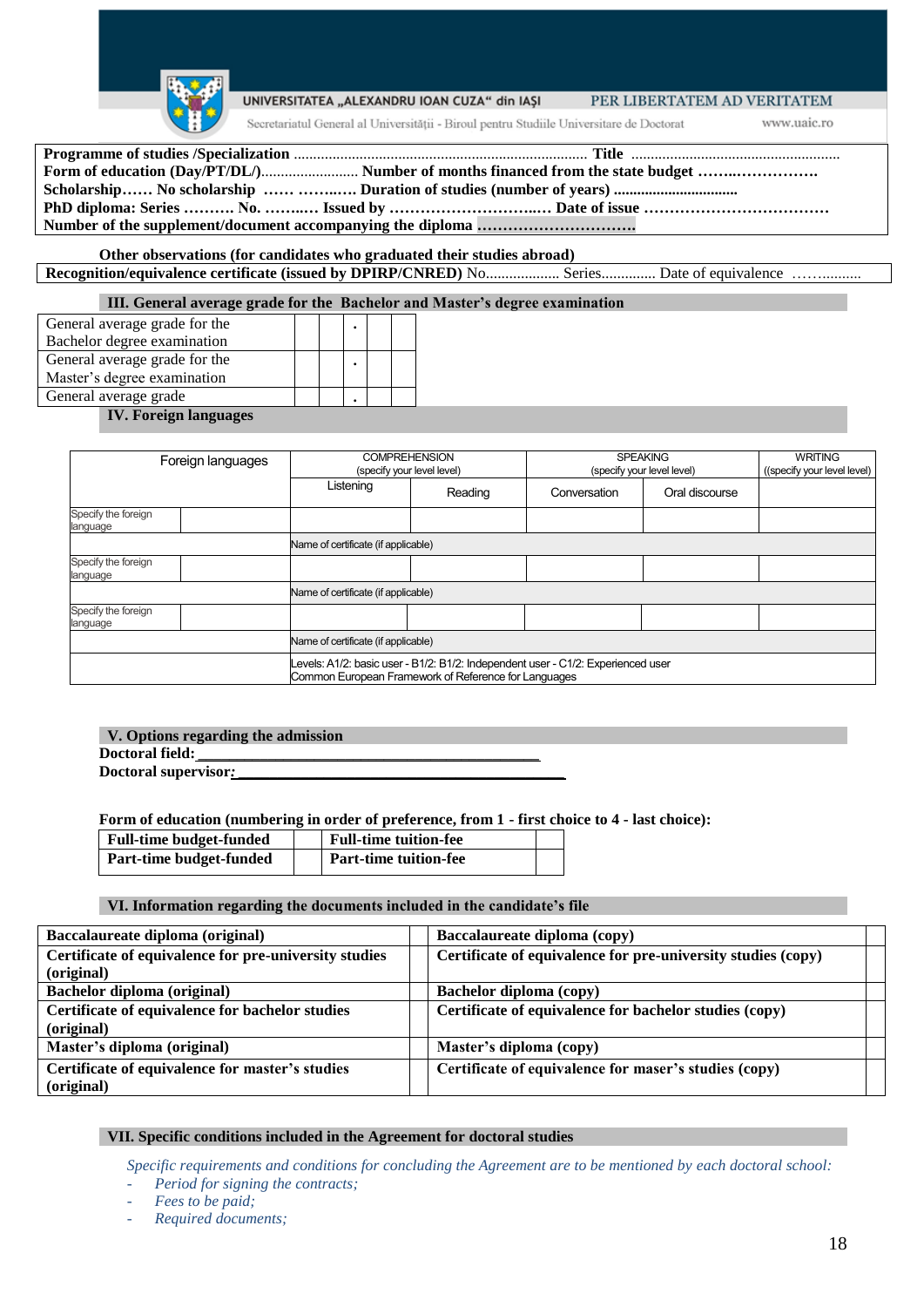Secretariatul General al Universității - Biroul pentru Studiile Universitare de Doctorat

www.uaic.ro

- *Other requirements.*

**VIII. Questionnaire regarding your choice**

**1. How did you find out about the admission at "Alexandru Ioan Cuza" University of Iași (UAIC)?** (you can indicate several sources)

| <b>Information sources</b>               | Tick |
|------------------------------------------|------|
| Admission page (admitere.uaic.ro)        |      |
| Doctoral school website                  |      |
| University Facebook page                 |      |
| Friends or relatives                     |      |
| Faculty / Doctoral School teaching staff |      |
| Press                                    |      |
|                                          |      |

**2. How important were the following factors in your choice of Doctoral School? Please rate how important each factor was in your choice of PhD programme.**  $(0 - not at all, ... 5 - very much)$ 

| <b>Factors that influenced you</b>                |  |  |  |  |
|---------------------------------------------------|--|--|--|--|
| The prestige of the University / Doctoral School  |  |  |  |  |
| The quality of education at UAIC                  |  |  |  |  |
| Advice from people close to you                   |  |  |  |  |
| The nature of the profession you intend to choose |  |  |  |  |
| Colleagues                                        |  |  |  |  |
| The disciplines included in the curricula         |  |  |  |  |
| The information supplied by the university        |  |  |  |  |
| Proximity to your home                            |  |  |  |  |

**IX. I hereby declare on my own responsibility, being aware of the administrative and legal consequences of inaccurate/false declarations, that the data provided in this form are true, that I am aware of the provisions of the admission methodology and that the application fee is not refundable.**

**X. I have been informed of the fact that the authorized staff of the "Alexandru Ioan Cuza" University of Iasi collects and processes personal information of individuals who wish to apply for or who are admitted to university study programmes within the institution, for the purpose of carrying out the academic process of admission to university study programmes, while ensuring the rights of the respective individuals in accordance with the provisions of Regulation (EU) 679/2016 and its subsequent amendments. The information note on the processing of personal information is publicly displayed at the secretariats of the University.**

**I hereby declare that I have read and signed the agreement on the processing of personal information within "Alexandru Ioan Cuza" University of Iasi.**

| I agree to have my name and surname displayed on the admission lists | <b>YES</b> |  |  | N <sub>O</sub> |
|----------------------------------------------------------------------|------------|--|--|----------------|
|----------------------------------------------------------------------|------------|--|--|----------------|

Date ........................................... Signature ...........................................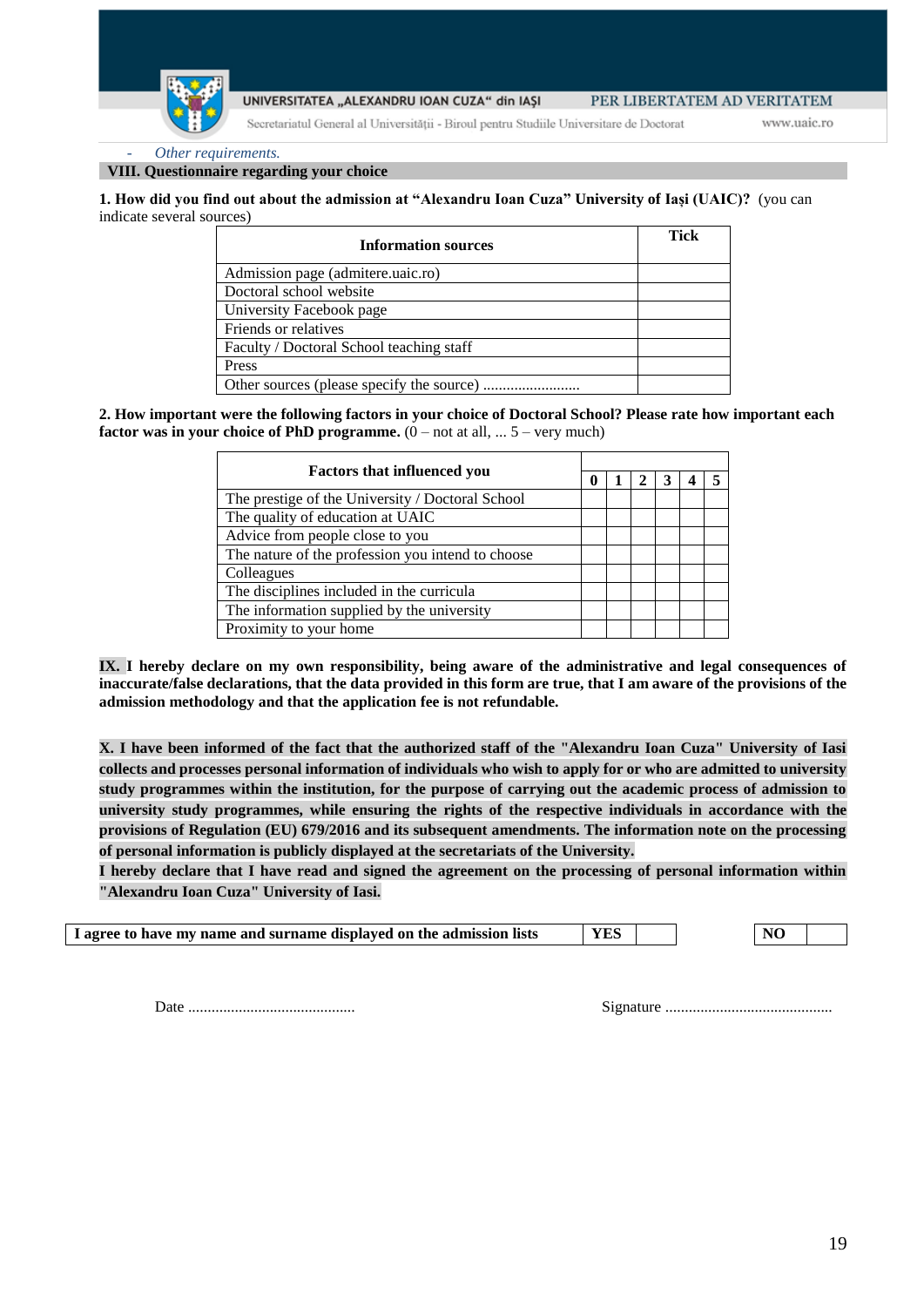

www.uaic.ro

Annex 2

# *ADMISSION TESTS FOR THE DOCTORAL PROGRAMME AND FURTHER SELECTION CRITERIA*

| No.                     | <b>Doctoral School</b>                                           | <b>Examination method</b>                                                                                                                                                                    | <b>Further selection criteria</b>                                                                                                                                                                                                                                                                                                                                       | <b>Observations</b>                                                                                                                    |
|-------------------------|------------------------------------------------------------------|----------------------------------------------------------------------------------------------------------------------------------------------------------------------------------------------|-------------------------------------------------------------------------------------------------------------------------------------------------------------------------------------------------------------------------------------------------------------------------------------------------------------------------------------------------------------------------|----------------------------------------------------------------------------------------------------------------------------------------|
| $\mathbf{1}$            | <b>Biology</b>                                                   | Oral examination -<br>presentation of the<br>research project<br>$(60\%)$ , interview<br>(20%)<br><b>Written examination</b><br>- self assessment of<br>the scientific activity<br>$(20\%).$ | 1. Average grade of the<br><b>Master's graduation</b><br>examination<br>2. Average grade of the<br><b>Bachelor's graduation</b><br>examination<br>3 Cumulative average<br>grade for the Master's<br>degree academic years                                                                                                                                               | - the research topics<br>and the bibliography<br>are proposed by the<br>doctoral supervisors;<br>- the minimum<br>admission grade is 8 |
| $\overline{2}$          | <b>Chemistry</b>                                                 | Oral examination -<br>interview;<br><b>Assessment of</b><br>research skills                                                                                                                  | 1. Average grade of the<br><b>Master's graduation</b><br>examination<br>2. Average grade of the<br><b>Bachelor's graduation</b><br>examination<br>3 Cumulative average of<br>the following average<br>grades:<br>a) Cumulative average<br>grade for the Bachelor's<br>degree academic years<br>b) Cumulative average<br>grade for the Master's<br>degree academic years | - the minimum<br>admission grade is 8                                                                                                  |
| $\overline{\mathbf{3}}$ | Law                                                              | <b>Written examination:</b><br>doctoral research<br>project - 50%<br><b>Oral examination:</b><br>interview - 50%;<br><b>Assessment of</b><br>research skills                                 | 1. Average grade of the<br><b>Master's graduation</b><br>examination<br>2. Average grade of the<br><b>Bachelor's graduation</b><br>examination<br>3. Grade earned by the<br>candidate during the<br>Bachelor's degree to the<br>discipline that best<br>reflects the doctoral<br>research direction                                                                     | - the form and length<br>of the doctoral<br>research project are to<br>be established by each<br>doctoral supervisor                   |
| $\overline{\mathbf{4}}$ | <b>Economics and</b><br><b>Business</b><br><b>Administration</b> | Project $-50%$<br>Interview $-50\%$                                                                                                                                                          | 1. Average exam grade<br>(research proposal 50%<br>$+$ interview 50%)                                                                                                                                                                                                                                                                                                   | At the admission<br>interview, additional<br>marks are awarded<br>for candidates'                                                      |

# *ACADEMIC YEAR 2022-2023*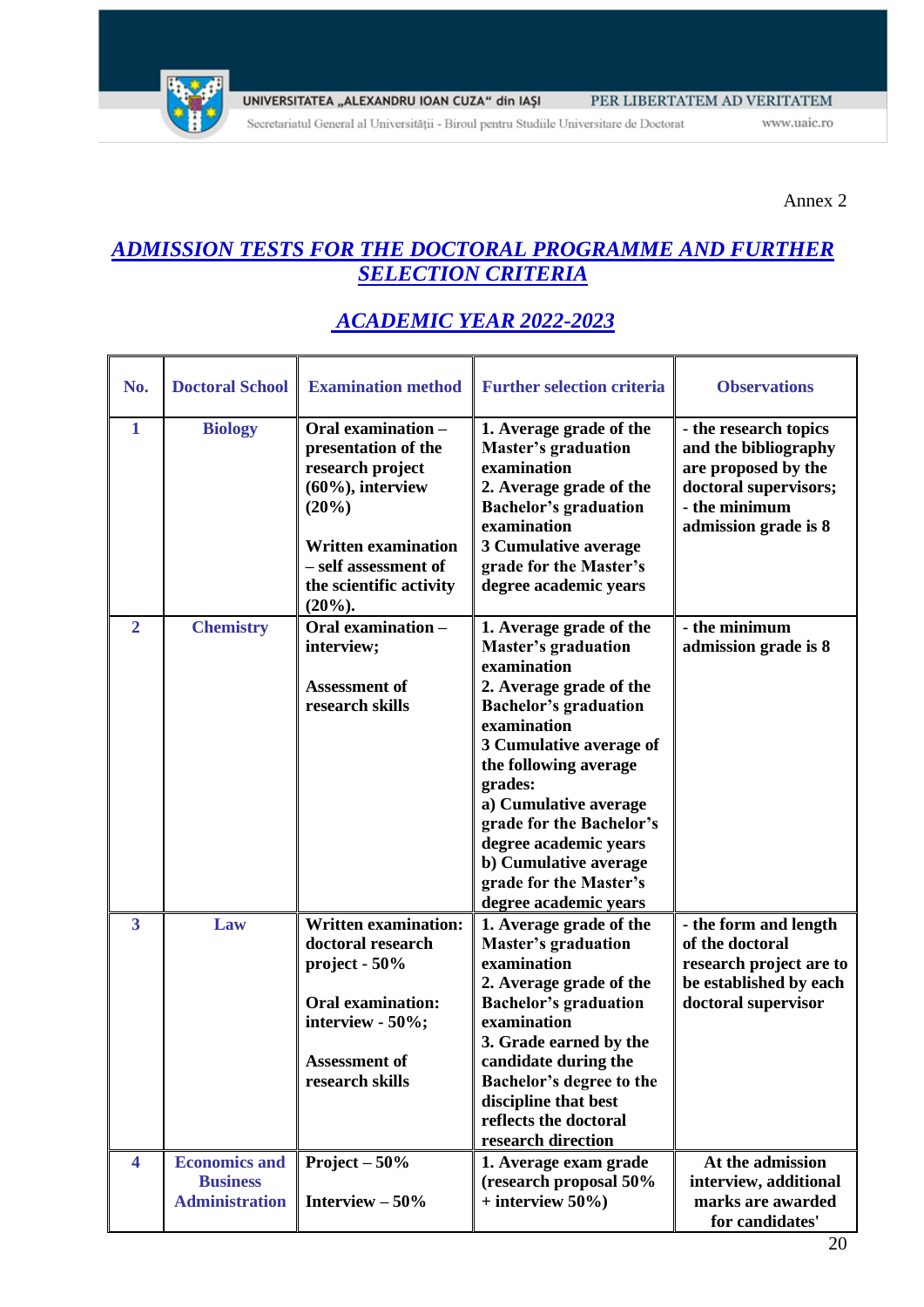

Secretariatul General al Universității - Biroul pentru Studiile Universitare de Doctorat

| No.            | <b>Doctoral School</b>                                                           | <b>Examination method</b>                                                                                                                                                                                                                                                                 | <b>Further selection criteria</b>                                                                                                                                                                                                                                                           | <b>Observations</b>                                                                                                                                                                                                                                                                                                                                         |
|----------------|----------------------------------------------------------------------------------|-------------------------------------------------------------------------------------------------------------------------------------------------------------------------------------------------------------------------------------------------------------------------------------------|---------------------------------------------------------------------------------------------------------------------------------------------------------------------------------------------------------------------------------------------------------------------------------------------|-------------------------------------------------------------------------------------------------------------------------------------------------------------------------------------------------------------------------------------------------------------------------------------------------------------------------------------------------------------|
|                |                                                                                  | <b>Assessment of</b><br>research skills                                                                                                                                                                                                                                                   | 2. Average grade for the<br>registration file (50%<br>average grade of the<br><b>Bachelor's graduation</b><br>examination and 50%<br>average grade of the<br><b>Master's graduation</b><br>examination)<br>3. Average grade of the<br><b>Master's graduation</b><br>examination             | previous research<br>results                                                                                                                                                                                                                                                                                                                                |
| $\overline{5}$ | <b>Philosophy and</b><br><b>Social and</b><br><b>Political</b><br><b>Studies</b> | <b>Written examination</b><br>$-50%$<br>Interview - 50%<br><b>Assessment of</b><br>research skills                                                                                                                                                                                        | 1. Grades from the<br>Master's graduation<br>examination;<br>2. Grades from the<br><b>Bachelor's graduation</b><br>examination<br>3. Cumulative average<br>grade for the Master's<br>degree academic years                                                                                  |                                                                                                                                                                                                                                                                                                                                                             |
| 6              | <b>Physics</b>                                                                   | <b>Written examination</b><br>$-50%$<br><b>Oral examination -</b><br>50%                                                                                                                                                                                                                  | 1. Grades from the<br><b>Bachelor's graduation</b><br>examination;<br>2. Grades from the<br><b>Master's graduation</b><br>examination;<br>3. Grades from the<br>written examination.                                                                                                        | Written examination -<br>2 subjects from the<br>admission topics (1<br>specialized topic and 1<br>general physics topic);<br>Oral examination -<br>the current state of<br>research and the<br>candidate's<br>motivation in selecting<br>the research topic, a<br>summary of the<br>previous scientific<br>research;<br>The minimum<br>admission grade is 8 |
| $\overline{7}$ | <b>Geosciences</b>                                                               | <b>Oral examination</b> (if<br>there are special<br>conditions during the<br>admission period -<br>state of emergency,<br>alert, restrictions on<br>the movement of<br>people, quarantined<br>localities, etc. - the<br>admission test will be<br>conducted using<br>electronic means and | 1. Research activity<br>(published work and<br>participation in scientific<br>events in the doctoral field<br>will be taken into account)<br>2. Average grade of the<br><b>Master's graduation</b><br>examination<br>3. Average grade of the<br><b>Bachelor's graduation</b><br>examination | The minimum<br>admission grade is 8<br>The topics and<br>bibliography proposed<br>by the PhD<br>supervisors will be<br>published on the<br>faculty website:<br>www.geo.uaic.ro                                                                                                                                                                              |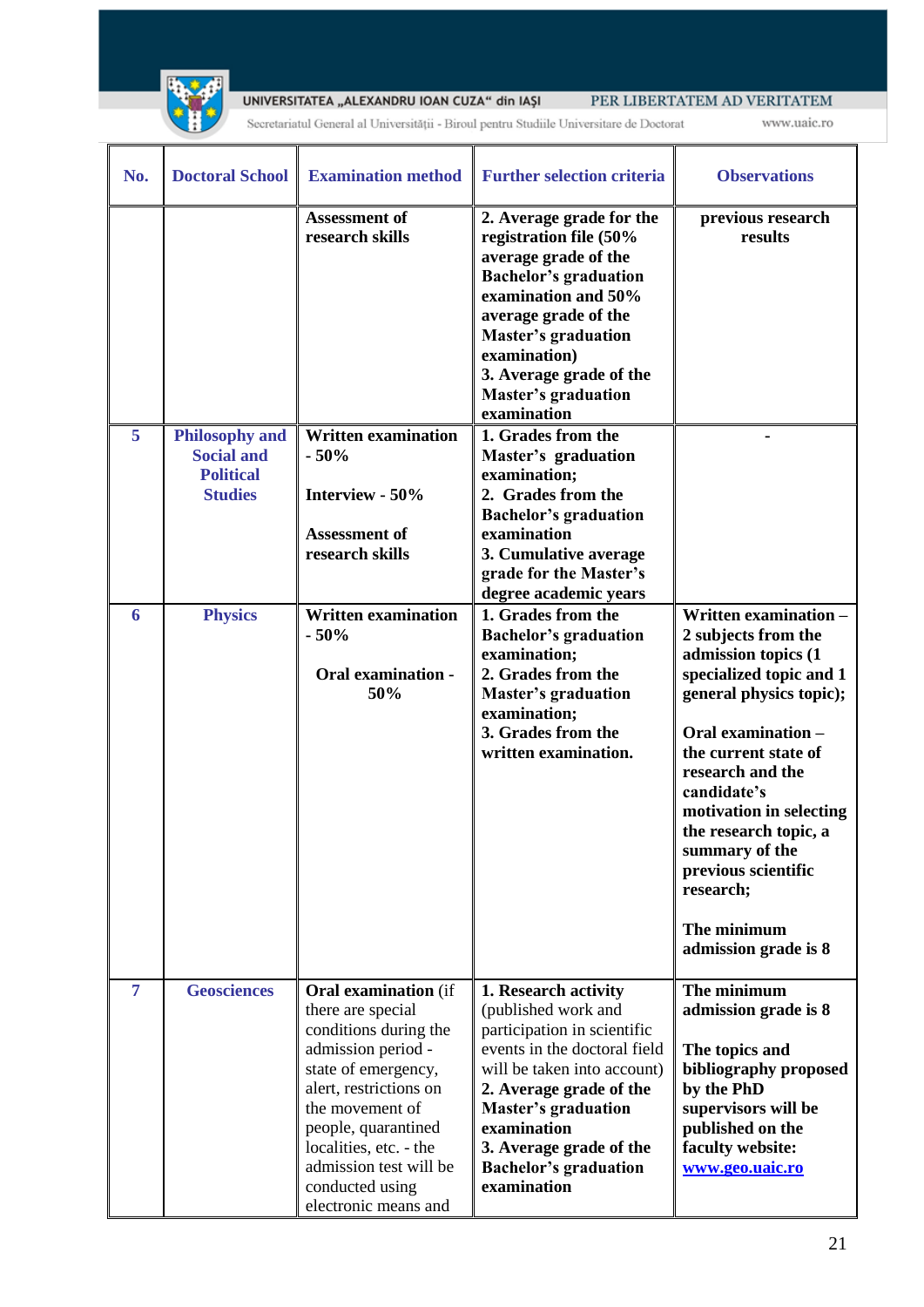

Secretariatul General al Universității - Biroul pentru Studiile Universitare de Doctorat

| No.       | <b>Doctoral School</b>                | <b>Examination method</b>                                                                                                                                      | <b>Further selection criteria</b>                                                                                                                                                                                                                                                                | <b>Observations</b>                                                                                                                                                                                                                                                                                                                                                                                                         |
|-----------|---------------------------------------|----------------------------------------------------------------------------------------------------------------------------------------------------------------|--------------------------------------------------------------------------------------------------------------------------------------------------------------------------------------------------------------------------------------------------------------------------------------------------|-----------------------------------------------------------------------------------------------------------------------------------------------------------------------------------------------------------------------------------------------------------------------------------------------------------------------------------------------------------------------------------------------------------------------------|
|           |                                       | <b>UAIC</b> institutional<br>platforms)                                                                                                                        | 4. Cumulative average<br>grade /ECTS for the<br><b>Bachelor's degree</b><br>academic years,                                                                                                                                                                                                      |                                                                                                                                                                                                                                                                                                                                                                                                                             |
| 8         | <b>Informatics</b>                    | <b>Written presentation</b><br><b>Interview (on-line or</b><br>in-person)<br><b>Assessment of</b><br>research skills                                           | 1. Average grade of the<br><b>Master's graduation</b><br>examination<br>2. Average grade of the<br><b>Bachelor's graduation</b><br>examination<br>3. Cumulative average<br>grade for the Bachelor's<br>degree academic years<br>(without the average<br>grade of the graduation<br>examination)  | The exam<br>bibliography will be<br>published on the<br>website of the Faculty<br>of informatics                                                                                                                                                                                                                                                                                                                            |
| 9         | <b>History</b>                        | <b>Written examination:</b><br>Oral presentation -<br>interview;<br><b>Assessment</b><br>of<br>research skills;                                                | 1. Oral examination<br>grade<br>2. Average grade of the<br><b>Bachelor's graduation</b><br>examination<br>3. Average grade of the<br><b>Master's graduation</b><br>examination                                                                                                                   | Written examination -<br>subjects from the<br>topics and<br>bibliography proposed<br>by each doctoral<br>supervisor;<br>Interview based on the                                                                                                                                                                                                                                                                              |
|           |                                       | <b>On-line admission:</b><br>Oral presentation -<br>interview;<br><b>Assessment of</b><br>research skills;                                                     | 1. Interview grade<br>2. Average grade of the<br><b>Bachelor's graduation</b><br>examination<br>3. Average grade of the<br><b>Master's graduation</b><br>examination                                                                                                                             | topics and<br>bibliography proposed<br>by the doctoral<br>supervisor;                                                                                                                                                                                                                                                                                                                                                       |
| <b>10</b> | <b>Philological</b><br><b>Studies</b> | <b>Written examination</b><br>$-50\%;$<br><b>Oral examination</b><br>based on the doctoral<br>research proposal -<br>50%;<br>Assessment of<br>research skills; | 1. Average grade of the<br><b>Master's graduation</b><br>examination, and<br>wherever this is missing,<br>the average grade of the<br><b>Bachelor</b> graduation<br>examination;<br>2. ECTS average for the<br>Master's degree<br>academic years;<br>3 ECTS average of the<br>Bachelor's degree. | The following<br>candidates are eligible<br>for registration:<br>- graduates with a<br>Master's degree (or<br>equivalent) in the field<br>of Philology or a<br>related field<br>(humanities:<br>philosophy, history,<br>psychology,<br>journalism,<br>communication<br>sciences, cultural<br>studies), as well as<br>candidates who<br>graduated prior to the<br>Bologna system who<br>can prove with<br>relevant documents |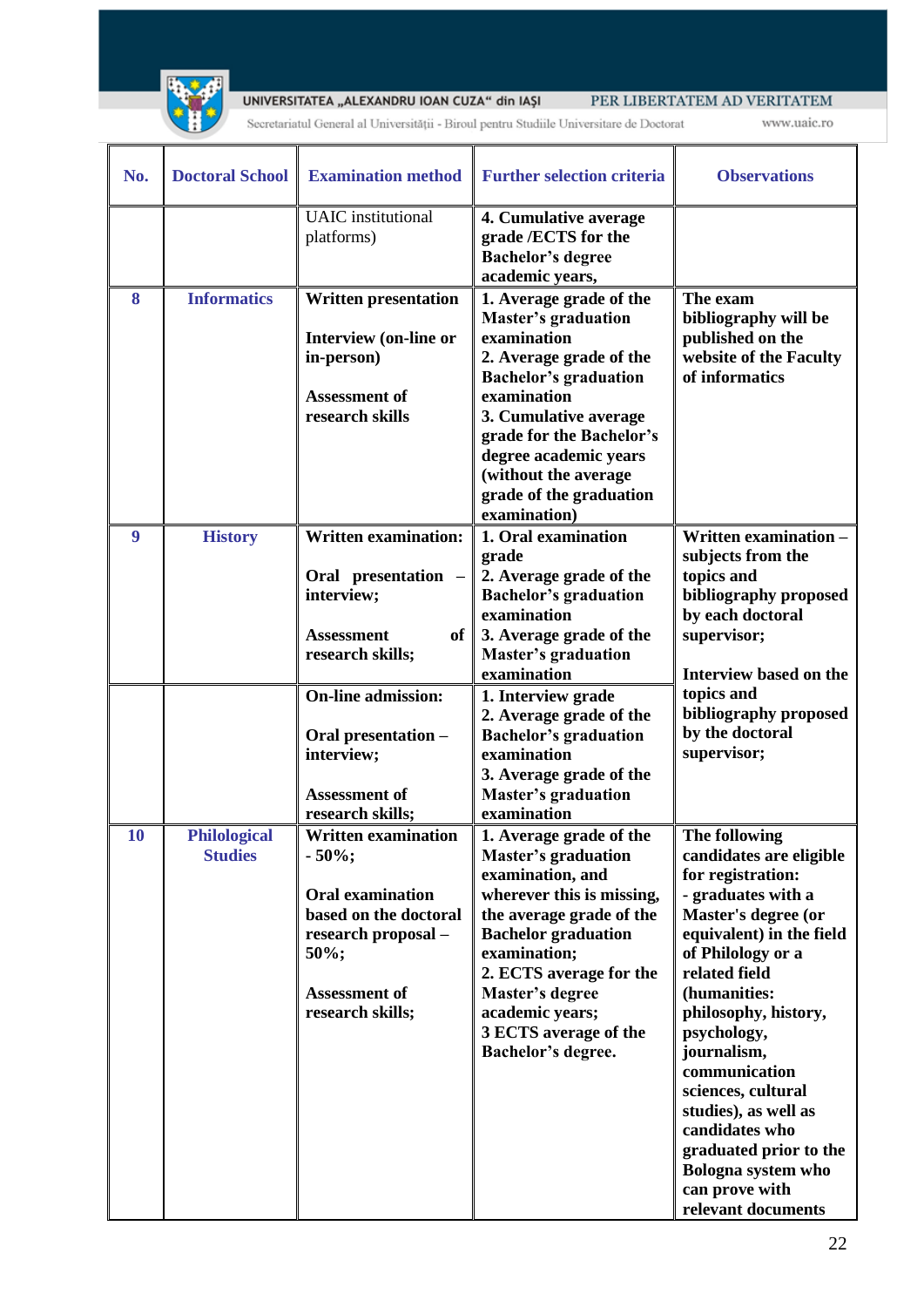

Secretariatul General al Universității - Biroul pentru Studiile Universitare de Doctorat

| No. | <b>Doctoral School</b>                                       | <b>Examination method</b>                                                                                                                                                                                 | <b>Further selection criteria</b>                                                                                                                                                                                                                                                                   | <b>Observations</b>                                                                                                                                                                                                                                                |
|-----|--------------------------------------------------------------|-----------------------------------------------------------------------------------------------------------------------------------------------------------------------------------------------------------|-----------------------------------------------------------------------------------------------------------------------------------------------------------------------------------------------------------------------------------------------------------------------------------------------------|--------------------------------------------------------------------------------------------------------------------------------------------------------------------------------------------------------------------------------------------------------------------|
|     |                                                              |                                                                                                                                                                                                           |                                                                                                                                                                                                                                                                                                     | that they are<br>graduates of a long-<br>term complete<br><b>Bachelor's degree</b><br>programme;<br>- only those<br>candidates who have<br>an average grade of at<br>least 8 between the<br>final Bachelor's and<br><b>Master's graduation</b><br>examinations     |
| 11  | <b>Mathematics</b>                                           | <b>Written test and oral</b><br>examination from the<br>published research<br>topics $-50\%$ ;<br><b>Presentation of the</b><br>research project -<br>50%;<br><b>Assessment of</b><br>research skills;    | 1. Average grade of the<br><b>Master's graduation</b><br>examination<br>2. Cumulative average<br><b>ECTS</b> for the Master's<br>degree academic years<br>(without the average<br>grade of the graduation<br>examination)<br>3. Average grade of the<br><b>Bachelor's graduation</b><br>examination | The minimum<br>admission grade is 8                                                                                                                                                                                                                                |
| 12  | <b>Psychology and</b><br><b>Education</b><br><b>Sciences</b> | <b>Oral examination</b><br>a) presentation of the<br>previous research<br>interests / experience<br>$-50%$<br>b) presentation of the<br>research project -<br>50%                                         | 1. Average grade of the<br><b>Master's graduation</b><br>examination;<br>2. Average grade of the<br><b>Bachelor's graduation</b><br>examination;<br>3. Cumulative average<br>grade for the Master's<br>degree academic years                                                                        |                                                                                                                                                                                                                                                                    |
| 13  | <b>Theology</b>                                              | <b>Written examination</b><br>- Dogmatic Orthodox<br>Theology - 40%;<br>Written / oral<br>examination-<br>specialized discipline,<br>depending on the<br>research direction<br>chosen by the<br>candidate | 1. Average grade of the<br>registration file<br>2. Average grade for<br><b>Dogmatic Theology</b><br>3. Average grade for the<br>specialized discipline                                                                                                                                              | 1. Eligible candidates<br>- holders of a<br>Bachelor's degree in<br>Theology and a<br>Master's degree in<br><b>Humanities</b><br>2. Weighted<br>arithmetic mean of the<br><b>Bachelor's and</b><br>Master's studies of at<br>least 8.51, calculated<br>as follows: |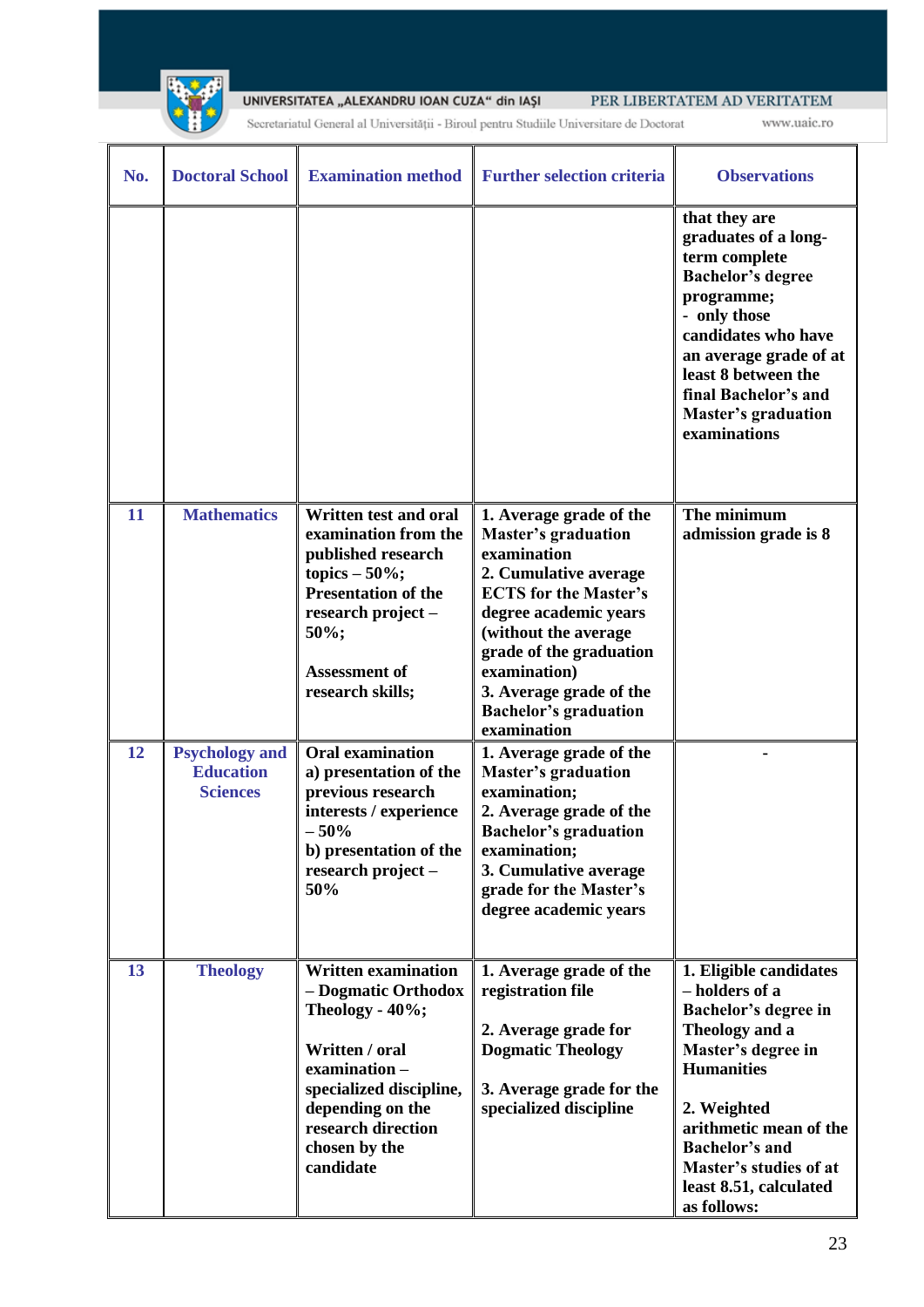

Secretariatul General al Universității - Biroul pentru Studiile Universitare de Doctorat

www.uaic.ro

| No. | <b>Doctoral School</b>                                    | <b>Examination method</b>                                                                                                                                                       | <b>Further selection criteria</b>                                                                                       | <b>Observations</b>                                                                                                                                                                                                                                                                                                                                                                        |
|-----|-----------------------------------------------------------|---------------------------------------------------------------------------------------------------------------------------------------------------------------------------------|-------------------------------------------------------------------------------------------------------------------------|--------------------------------------------------------------------------------------------------------------------------------------------------------------------------------------------------------------------------------------------------------------------------------------------------------------------------------------------------------------------------------------------|
| 14  | <b>Sport Sciences</b><br>and Physical<br><b>Education</b> | <b>Presentation of the</b><br>research design -<br>40%;                                                                                                                         | 1. Average grade of the<br>doctoral studies<br>admission examination;<br>2. Average grade of the                        | cumulative average<br>grade for Bachelor's<br>studies and average<br>grade of the<br><b>Bachelor's graduation</b><br>examination $-70%$<br>and cumulative<br>average grade for the<br>Master's degree and<br>average grade of the<br><b>Master's graduation</b><br>examination - 30%<br>3. Blessing of His<br><b>Eminence Teofan,</b><br>Archbishop of<br>Iasi, Metropolitan of<br>Moldova |
|     |                                                           | Interview $-40\%$ ;<br>Assessment of the<br>candidates scientific<br>achievements (List of<br>published papers,<br>books, participation<br>in various projects<br>$etc$ ) – 20% | <b>Master's graduation</b><br>examination;<br>3. Grade earned for the<br><b>Presentation of the</b><br>research design; |                                                                                                                                                                                                                                                                                                                                                                                            |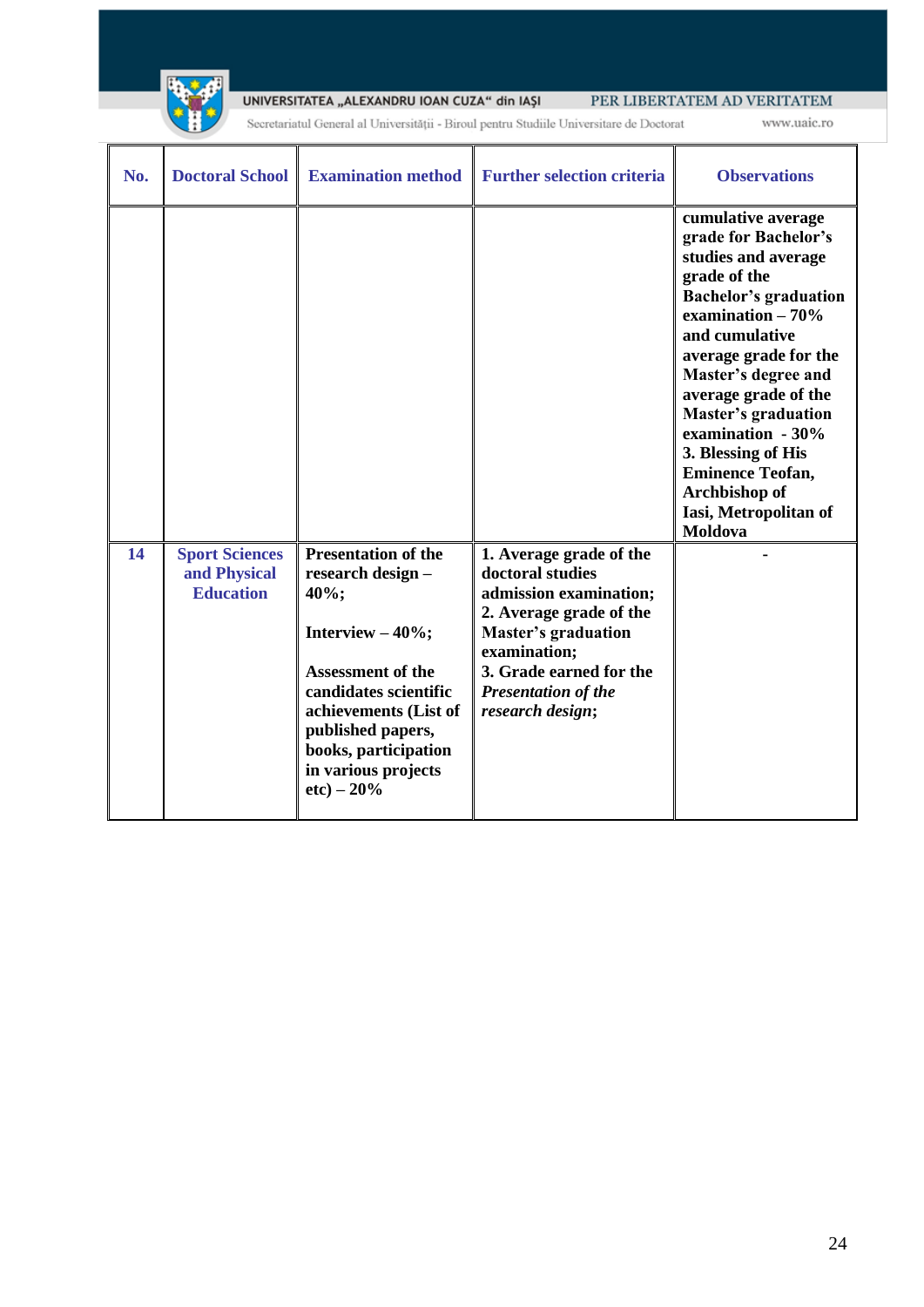

Secretariatul General al Universității - Biroul pentru Studiile Universitare de Doctorat

Annex 3

# *REGISTRATION AND TUITION FEES FOR DOCTORAL STUDIES*

# *ACADEMIC YEAR 2022 – 2023*

| No.                          | <b>Doctoral School</b>                                           | <b>Tuition fee / academic</b><br>year<br>(RON)                                       | <b>Registration fee</b><br>(RON)                                          |
|------------------------------|------------------------------------------------------------------|--------------------------------------------------------------------------------------|---------------------------------------------------------------------------|
| $\mathbf{1}$                 | <b>Biology</b>                                                   | 5,500 Romanian and EU<br>citizens<br><b>EURO 3,000 - non-EU</b><br>citizens          | 300 - Romanian and<br><b>EU</b> citizens<br>EURO 100 - non-EU<br>citizens |
| $\overline{2}$               | <b>Chemistry</b>                                                 | 5,000                                                                                | 150 – admission fee<br>60 – enrolment fee                                 |
| $\overline{\mathbf{3}}$      | Law                                                              | 6,000                                                                                | 300                                                                       |
| $\overline{\mathbf{4}}$<br>5 | <b>Economics and</b><br><b>Business</b><br><b>Administration</b> | 6,000 - Romanian and<br><b>EU</b> citizens<br><b>EURO 3,000 - non-EU</b><br>citizens | 250 - Romanian and<br><b>EU</b> citizens<br>EURO 100 - non-EU<br>citizens |
| 6                            | <b>Philosophy and Social</b><br>and Political Studies            | 5,000                                                                                | 250                                                                       |
| 7                            | <b>Physics</b>                                                   | 5,000                                                                                | 200                                                                       |
| 8                            | <b>Geosciences</b>                                               | 5,000                                                                                | 300                                                                       |
| 9                            | <b>Informatics</b>                                               | 6,000                                                                                | 200                                                                       |
| 9                            | <b>History</b>                                                   | 5,000                                                                                | 200                                                                       |
| 10                           | <b>Philological Studies</b>                                      | 6,000                                                                                | 250                                                                       |
| 11                           | <b>Mathematics</b>                                               | 5,000                                                                                | 200                                                                       |
| 12                           | <b>Psychology and</b><br><b>Education Sciences</b>               | 6,000                                                                                | 300                                                                       |
| 13                           | <b>Theology</b>                                                  | 5,000                                                                                | 250                                                                       |
| 14                           | <b>Sport Sciences and</b><br><b>Physical Education</b>           | 6,000                                                                                | 500                                                                       |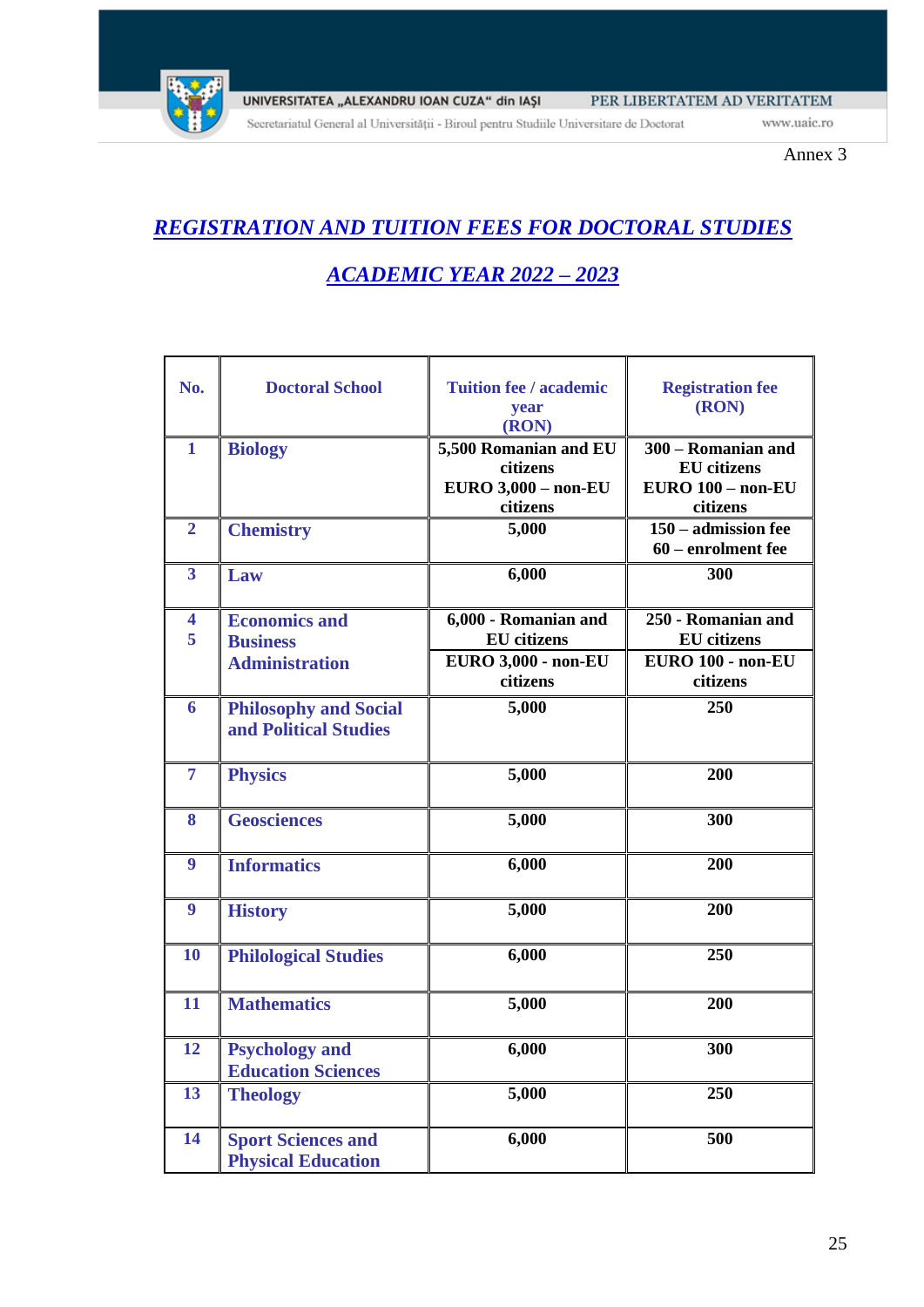

UNIVERSITATEA "ALEXANDRU IOAN CUZA" din IASI PER LIBERTATEM AD VERITATEM Secretariatul General al Universității - Biroul pentru Studiile Universitare de Doctorat www.uaic.ro

**Annex 4**

### **INFORMATION ON THE PROCESSING OF PERSONAL INFORMATION**

"Alexandru Ioan Cuza" University of Iasi, located in Iasi, Bd. Carol I, no. 11, processes personal information provided by you for the purpose of carrying out the admission process to university study programmes. This data is stored for the necessary period to achieve the legitimate purposes of the admission process.

As an entity which operates with personal information, "Alexandru Ioan Cuza" University of Iasi will use, process and forward information regarding the beneficiaries of academic study programmes for the purpose of carrying out study contracts. At the same time, "Alexandru Ioan Cuza" University of Iași may transmit (forward) your personal information to other institutions according to legal provisions.

In accordance with the provisions of the General Regulation on the security of personal information, with the security standards imposed by the legislation in force, respectively in order to ensure the confidentiality of the information stored and processed, technical and organizational security measures have been implemented to prevent undesirable situations, respectively to ensure the protection (security) of your personal information which is collected and stored by us.

At the same time, in accordance with the provisions of Regulation (EU) No. 2016/679 on the protection of individuals with regard to the processing of personal data and on the free movement of such data and repealing Directive 95/46/EC (General Data Protection Regulation), you have the following rights: *the right of access, the right to portability of information, the right to object, the right to rectification, the right to erasure of information* if it is no longer necessary for the purposes for which it is collected (*right to be forgotten), the right to restriction of processing, the right to lodge a complaint, the right to withdraw consent*.

Withdrawal of consent (where it exists) shall not affect the processing of personal information carried out up to that point. Following the withdrawal of consent, the institution reserves the right to terminate the study contract with the respective student.

In order to exercise these rights, you may address a written, dated and signed request to the Rectorate of "Alexandru Ioan Cuza" University of Iasi.

If a candidate ticks the option **No** in the field **I agree to have my name and surname displayed on the admission lists**, the number of the application file will be displayed instead.

Thank you for your cooperation best of luck with your application!